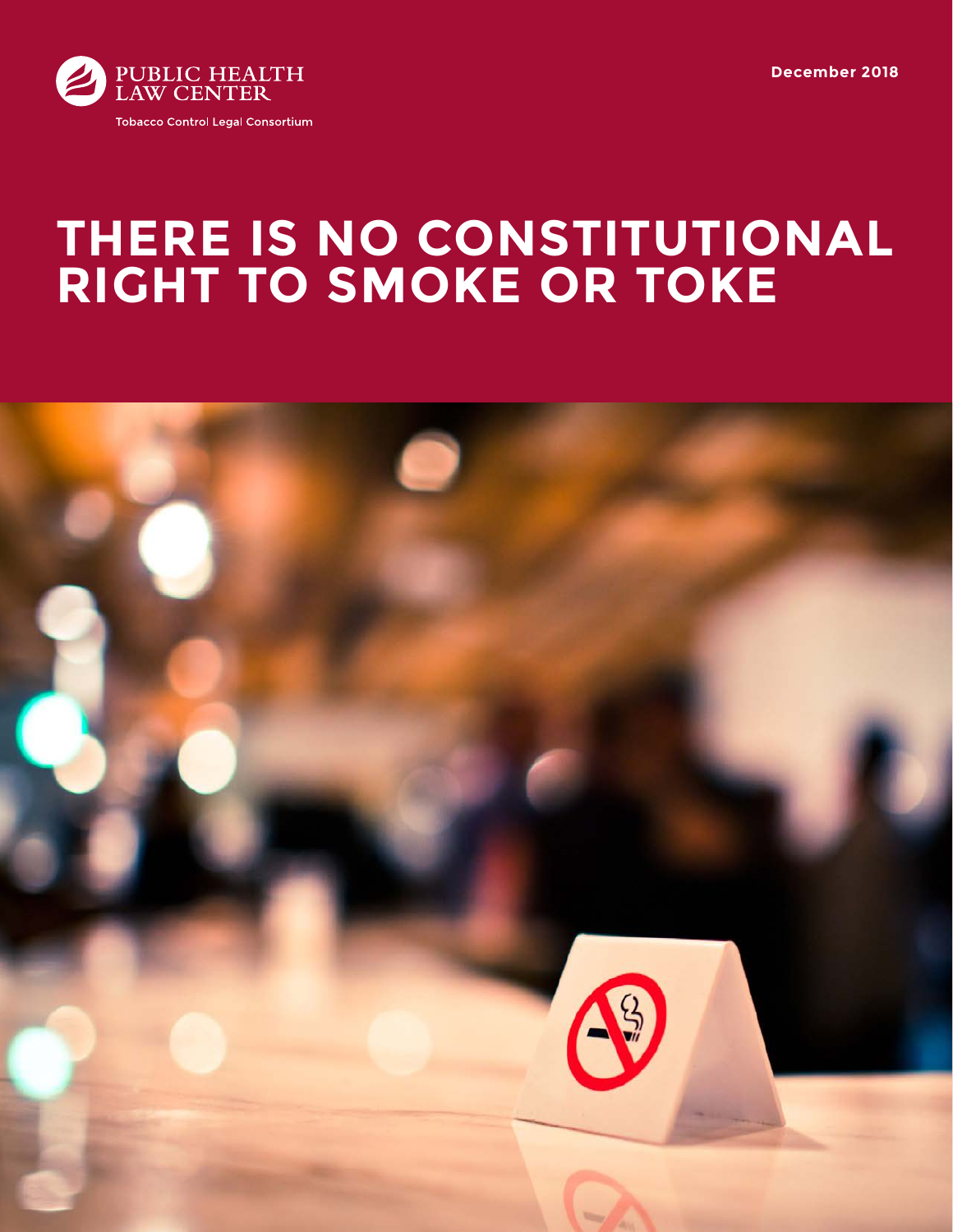

This synopsis is provided for educational purposes only and is not to be construed as a legal opinion or as a substitute for obtaining legal advice from an attorney. Laws cited are current as of December 2018. The Public Health Law Center's Tobacco Control Legal Consortium provides legal information and education about tobacco and health, but does not provide legal representation. Readers with questions about the application of the law to specific facts are encouraged to consult legal counsel familiar with the laws of their jurisdictions.

Suggested citation: Hudson B. Kingston, Tobacco Control Legal Consortium, *There Is No Constitutional Right to Smoke or Toke* (2018)

This publication was made possible by the financial support of the Robert Wood Johnson Foundation. The synopsis is based on, and is an update to and expansion of, the Tobacco Control Legal Consortium's *[There is No Constitutional Right to Smoke](http://publichealthlawcenter.org/sites/default/files/resources/tclc-syn-constitution-2008.pdf)* (2008), written by Samantha K. Graff. This version preserves as much of that earlier publication's language and analysis as possible.

Copyright © 2018 Public Health Law Center/Tobacco Control Legal Consortium

Public Health Law Center 875 Summit Avenue St. Paul, Minnesota 55105 USA [www.publichealthlawcenter.org](http://www.publichealthlawcenter.org) 651.290.7506

[@PHealthLawCtr](https://twitter.com/PHealthLawCtr)

[publichealthlawcenter](https://www.facebook.com/publichealthlawcenter)

[youtube.com/PublicHealthLawCenterSaintPaul](https://www.youtube.com/PublicHealthLawCenterSaintPaul)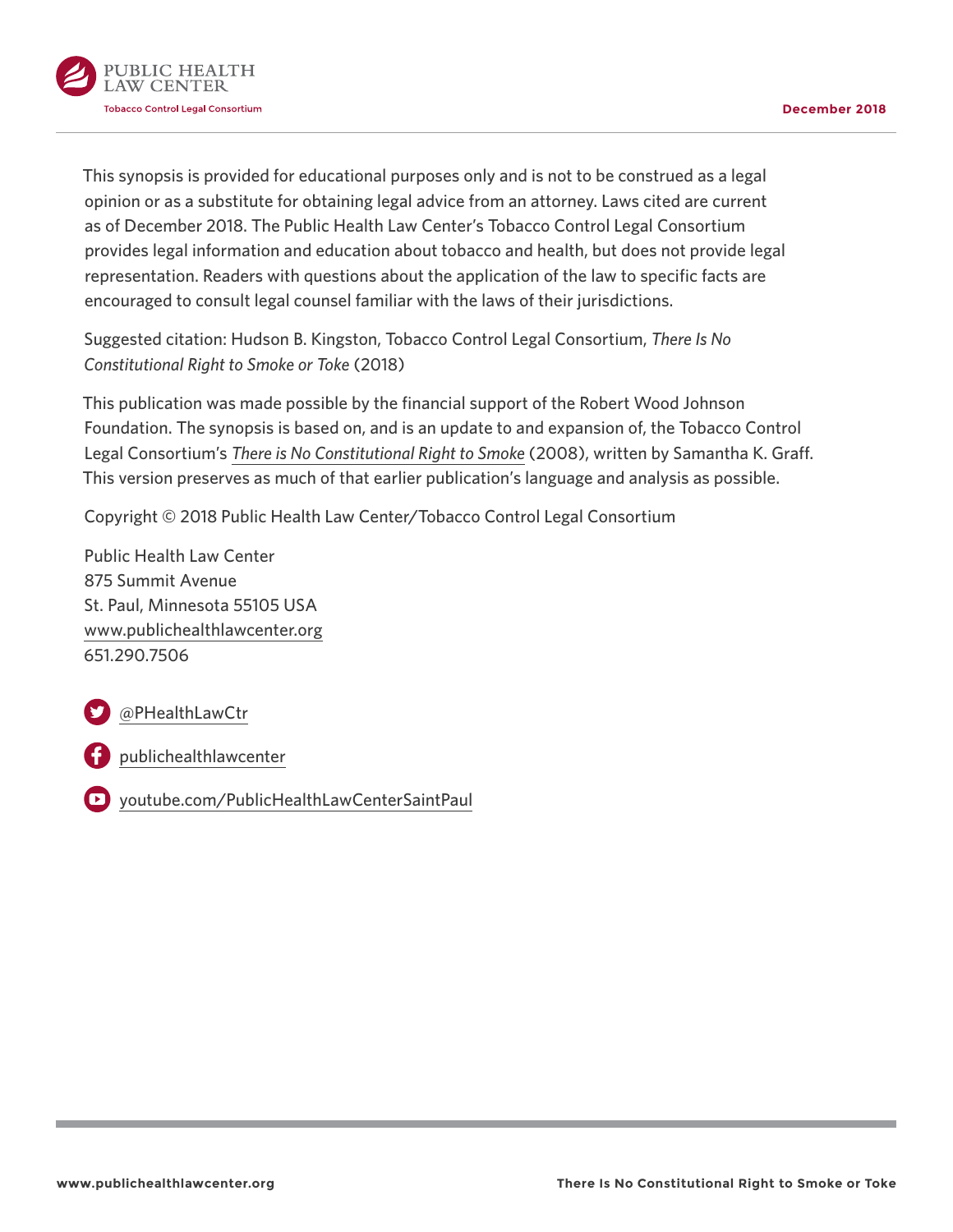

# **TABLE OF CONTENTS**

| <b>KEY POINTS</b>                                                                          | 4  |
|--------------------------------------------------------------------------------------------|----|
| <b>SECTION I: CONSTITUTIONAL RIGHTS AND SMOKING</b>                                        | 6  |
| Courts Have Consistently Found No Free Speech Right to Smoke                               | 7  |
| Smoking Is Not a Specially-Protected Liberty or Privacy Right Owed Special Due Process     | 7  |
| Smokers Are Not a Specially Protected Category of People Under the Equal Protection Clause | 10 |
| Colorado's New Constitutional Right to Possess and Consume Marijuana                       | 13 |
| SECTION II: LAWS CANNOT GRANT AN IRREVOCABLE RIGHT TO SMOKE                                | 15 |
| Preemption                                                                                 | 15 |
| "Smoker Protection Laws"                                                                   | 16 |
| <b>CONCLUSION</b>                                                                          | 17 |
| <b>ENDNOTES</b>                                                                            | 18 |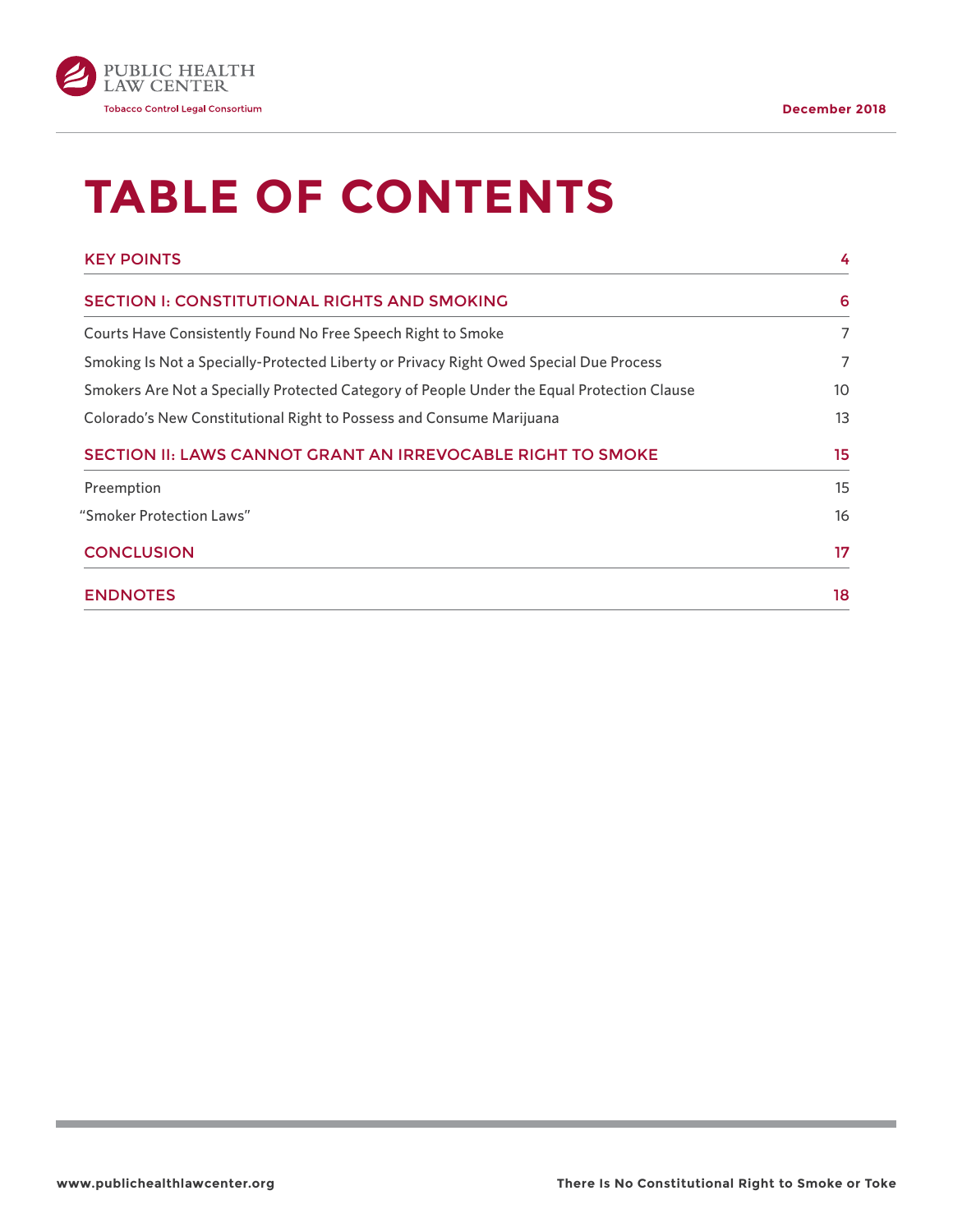<span id="page-3-0"></span>

The purpose of this publication is to address the claim that there is a constitutional "right to smoke" either [commercial tobacco](http://keepitsacred.itcmi.org/tobacco-and-tradition/traditional-v-commercial/) or recreational marijuana. Important related issues are beyond the scope of this publication. For example, significant legal protections exist under federal and state law for the traditional use of tobacco by Native Americans — legal rights that are important to acknowledge, but that this law synopsis does not examine.<sup>1</sup> Also, although states that legalize medical marijuana might create "rights" or legal defenses to prosecution related to individual use, this publication does not examine these medical marijuana-related issues.<sup>2</sup> Finally, while this publication takes no position on the relative health effects of marijuana, we maintain that smoking any substance and secondhand smoke of any kind are harmful for reasons identified by scientists, legislators, and courts over the years.<sup>3</sup>

# Key Points

- There is no such thing as a constitutional "right to smoke," since the U.S. Constitution does not extend special protection to smokers.
- Smoking is not a specially protected liberty right under the Due Process Clause of the Constitution.
- Consuming marijuana recreationally, not smoking per se, is constitutionally protected in one state, but is subject to common sense limitations.
- Constitutional rights to privacy do not apply to smoking commercial tobacco, and only apply in a limited manner to consuming marijuana in one state.
- Smokers are not a specially-protected category of people under the Equal Protection Clause of the Constitution.
- Since the Constitution does not extend special protection to smokers, smoke-free legislation need only be "rationally related to a legitimate government goal."
- Because there is no specially protected right to smoke, tobacco and marijuana control advocates can work to amend or repeal state laws that stand in the way of smoke-free efforts.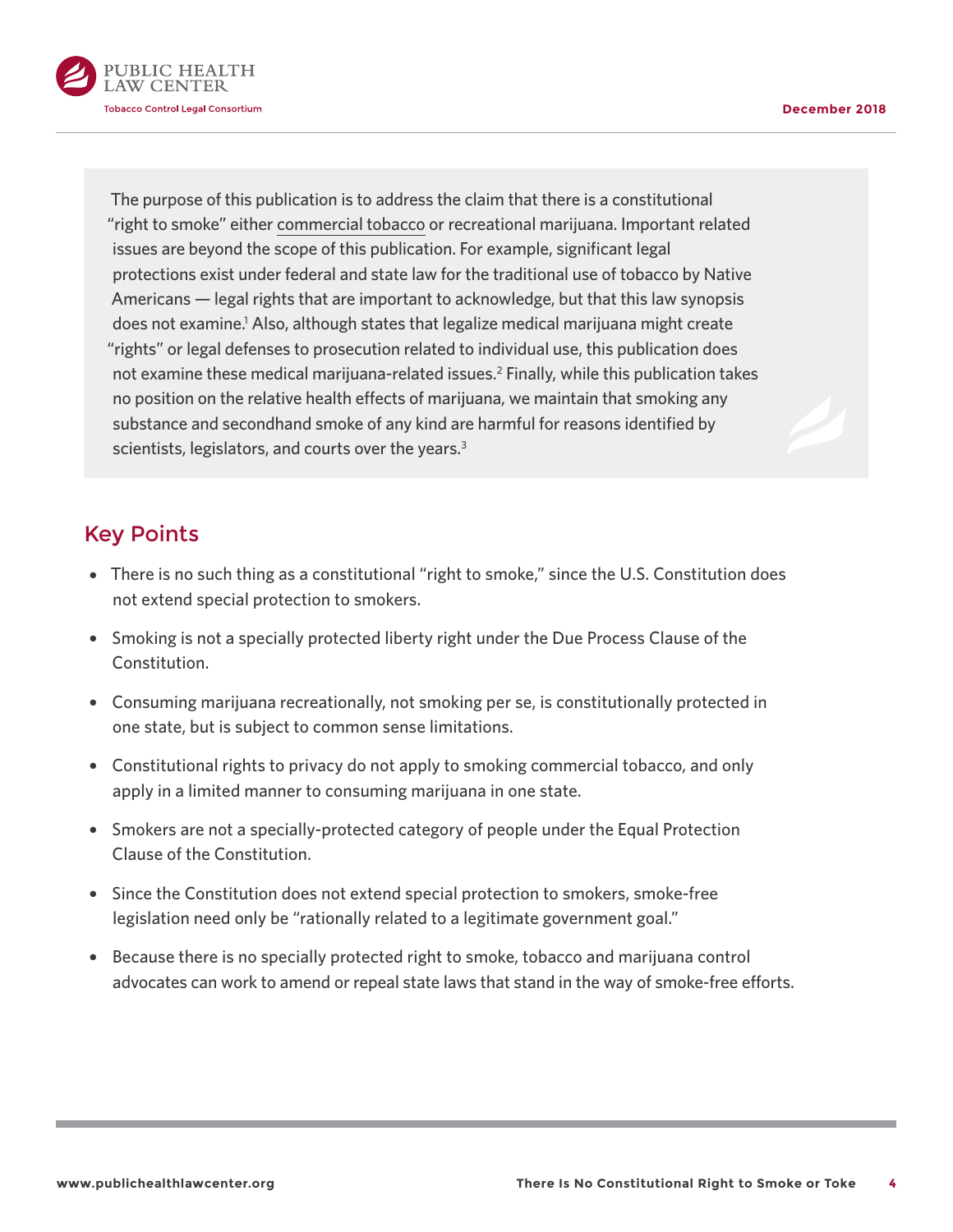<span id="page-4-0"></span>

Smoking is the leading cause of preventable death in the United States. More than 20 million premature deaths since 1964 are attributable to smoking[.4](#page-17-0) Today, tobacco-related diseases cause approximately 480,000 deaths each year and over \$289 billion in annual health-related economic losses.<sup>5</sup> Smoking not only injures nearly every organ of the smoker's body,<sup>6</sup> but it inflicts considerable damage on nonsmokers.<sup>7</sup> Exposure to secondhand smoke is estimated to have killed approximately 2.5 million non-smokers in the United States since 1964.<sup>[8](#page-17-0)</sup>

State and local smoke-free and tobacco-free laws continue to limit the extraordinary harm that tobacco smoke inflicts on individuals and communities. Not only do state and local workplace restrictions prohibit smoking in offices, restaurants, and bars,<sup>9</sup> but a growing number of cities have passed smoking restrictions that cover locations, such as playgrounds, parks, beaches, and public transit vehicles.<sup>10</sup> In addition, some local government agencies, such as police and fire departments, have adopted policies requiring job applicants or employees to refrain from smoking both on and off the job.<sup>11</sup> Such laws have been a huge public health success and have reduced coronary disease and hospital visits for respiratory diseases in America[.12](#page-17-0)

Similarly, in states where recreational marijuana has been legalized, smoking in public areas is largely prohibited. In most of these states<sup>13</sup> marijuana legalization has occurred under a "tax and regulate" strategy that keeps state, and some local, control over an industry that is easing into the world of legal consumer products.

Advocates promoting smoke-free legislation often encounter opponents who contend that "You are infringing on my right to smoke." The purpose of this publication is to debunk the argument that recreational smokers — using either commercial tobacco or recreational marijuana — have a special legal right to smoke.

If there were a legal justification for a special right to smoke, it would come from the U.S. Constitution[.14](#page-18-0) The Constitution lays out a set of civil rights that are specially protected, in that they generally cannot be abrogated by federal, state, county, or municipal laws. Section I of this law synopsis explains that neither free speech, the Due Process Clause, nor the Equal Protection Clause of the U.S. Constitution creates a right to smoke. One state Supreme Court and one state Constitution create limited rights to consume marijuana that nevertheless do not appear to create a broad right to smoke. As a result, federal and state Constitutions leave the door open for smokefree laws and related laws that are rationally related to a legitimate government goal. Section II highlights two types of state laws that may create a limited right to smoke commercial tobacco (and in specific cases might also apply to marijuana) and addresses local regulation preemption in states that have decided to legalize recreational marijuana. Section III shows that in the absence of any constitutionally-protected right to smoke, advocates can seek to strengthen smoke-free laws or amend or repeal most limited "right-to-smoke laws" to advance public health and restrict smoking.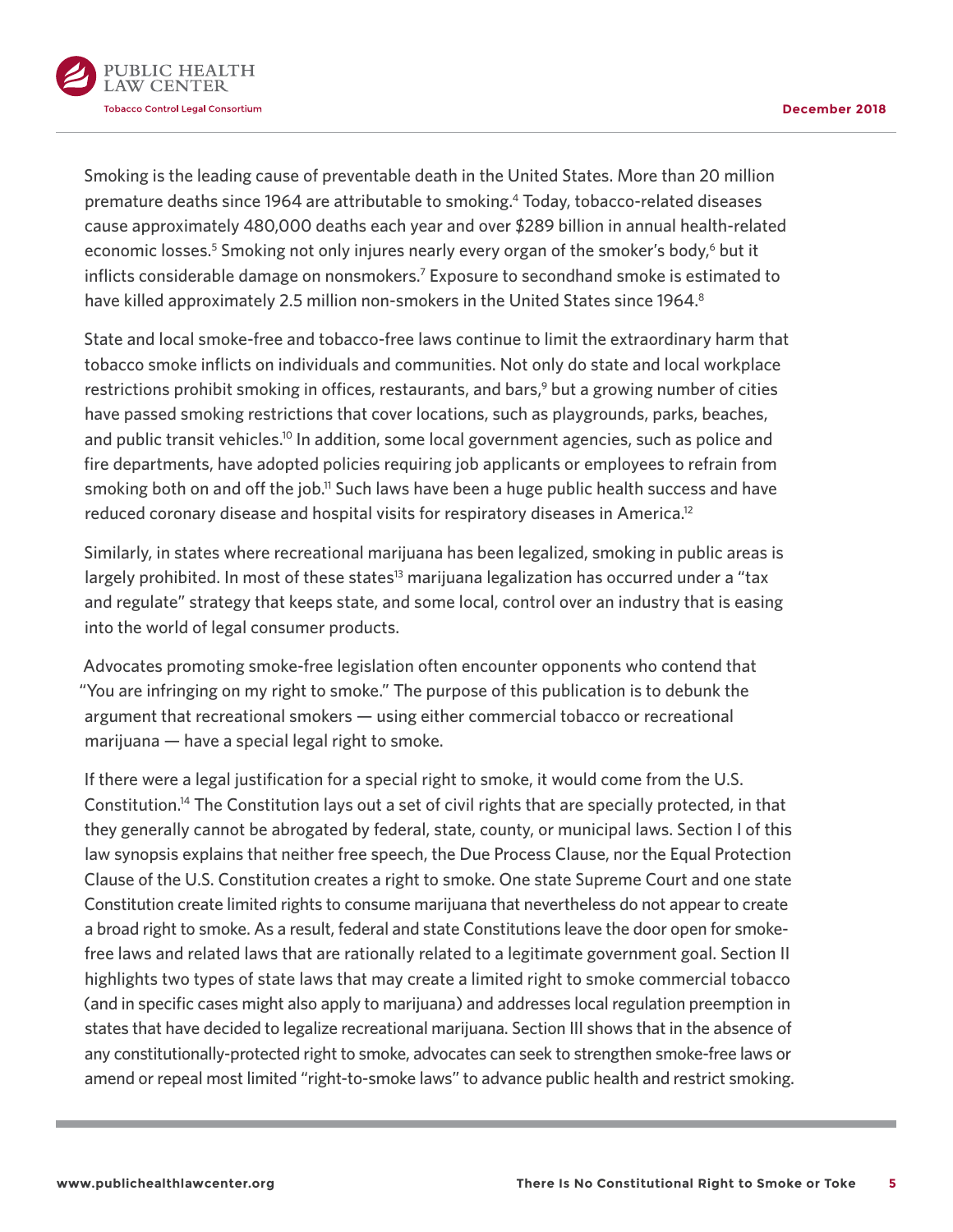<span id="page-5-0"></span>



# Section I: Constitutional Rights and Smoking

Constitutional rights are specially protected by the courts,<sup>15</sup> so that other laws generally cannot take them away. If a law appears to interfere with a constitutional right, those whose rights are affected can challenge that law in court. A court will invalidate the law if it finds that the law impedes a constitutional right. Constitutional rights include the right to freedom of speech,<sup>16</sup> freedom of religion,<sup>17</sup> due process of law,<sup>18</sup> and equal protection under the law.<sup>19</sup>

Courts have found that none of the named Constitutional rights applies directly to smoking.[20](#page-18-0) The Constitution also does not explicitly mention smoking. People who claim a right to smoke usually rely on a few well-litigated arguments:<sup>[21](#page-18-0)</sup> (1) that smoking is an expressive right protected by the First Amendment;<sup>22</sup> (2) that smoking is a personal liberty specially protected by the Due Process Clause;<sup>23</sup> or (3) that the Equal Protection Clause<sup>24</sup> extends special protection to smokers as a group. This section explains why these claims are not legally sound. Further, it describes two states that have extended some state constitutional protection to private consumption of marijuana, but not as a "right to smoke." Since smoking is not a specially protected constitutional right, the Constitution does not bar the passage of local, state, or federal smoke-free laws and other restrictions on smoking.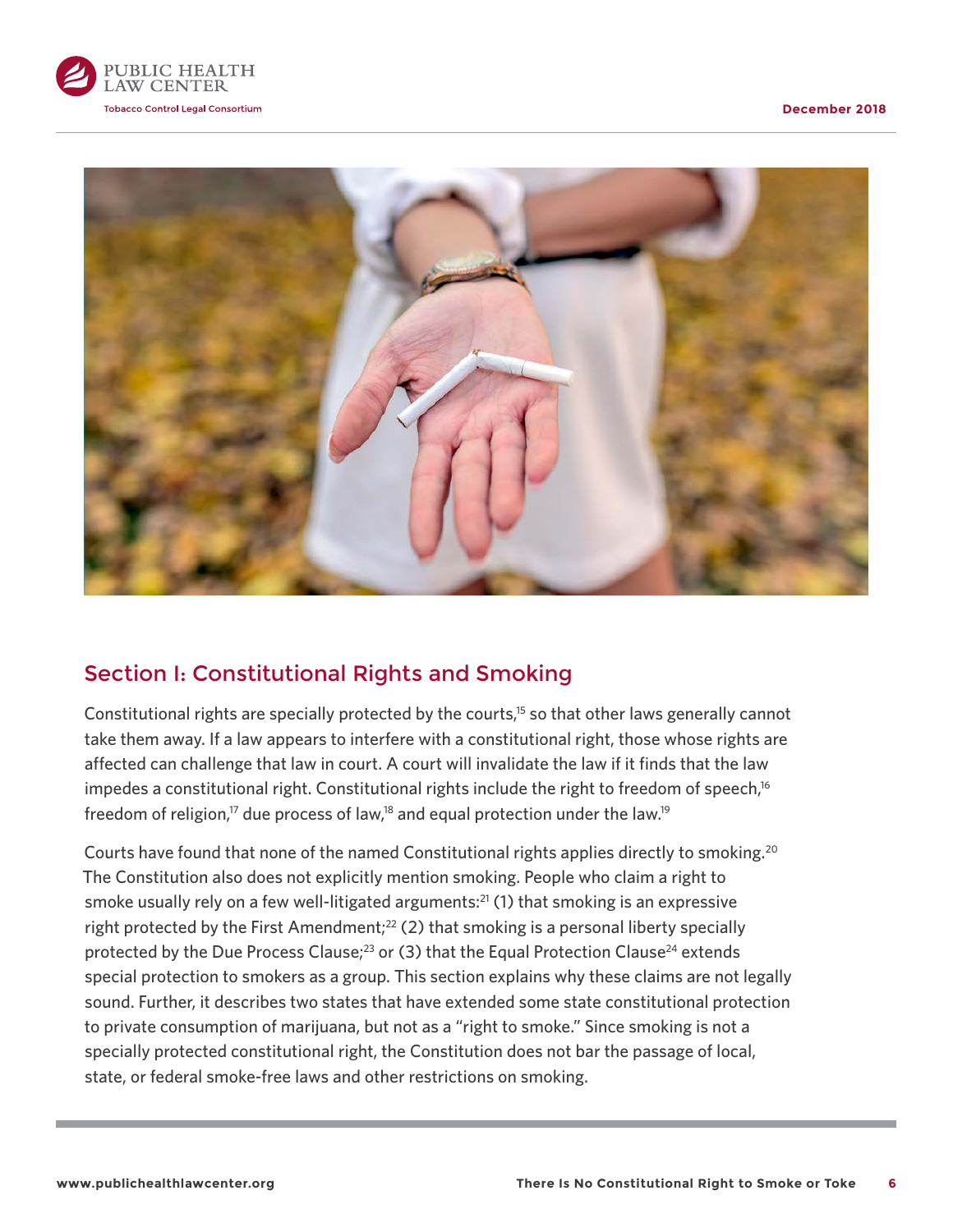<span id="page-6-0"></span>

## Courts Have Consistently Found No Free Speech Right to Smoke

Many businesses and associations challenging a local or state smoke-free law first assert that their customers' or members' rights under the First Amendment's protection of free speech are implicated by the prohibition on smoking. Courts have looked at protected rights of assembly<sup>25</sup> when businesses, customers, and members have asserted a "right to smoke," and consistently found that there is no special protection of smoking that has Constitutional significance.

One representative example is a case from the state of Washington where the American Legion's local chapter sued on behalf of its members' rights to "freedom of association" under the First Amendment. The court observed "[o]ther courts have universally rejected challenges to smoking bans on the grounds they interfere with freedom of association" and it analyzed arguments from other cases where this claim was rejected by state and federal courts.<sup>26</sup> In rejecting the chapter's claim, the court also reasoned that a smoking ordinance does not directly interfere with anyone's ability to join such a club.<sup>27</sup> Later cases follow this court's reasoning and continue to find that no free speech right is hindered by a smoke-free ordinance.<sup>28</sup>

Since litigants' free speech arguments have failed to convince any courts, there is no heightened scrutiny on the restriction of action that does not implicate a fundamental right, and courts have upheld smoke-free regulations overall.

## Smoking Is Not a Specially-Protected Liberty or Privacy Right Owed Special Due Process

Proponents of smokers' rights often claim that the government should not be able to pass smokefree laws because smoking is a personal choice that falls under the constitutional right to liberty. However, the constitutional right to liberty does not shield smokers from smoke-free legislation.

The Due Process Clause of the Constitution prohibits the government from depriving individuals of liberty without "due process of law."<sup>29</sup> This means that a legislative body must have an adequate justification for passing a law that affects someone's liberty. So, for example, smokers might challenge a smoke-free workplace law in court if they believe the law violates the Due Process Clause because it takes away their liberty by stopping them from smoking at work without an adequate justification.

To assess whether a given law is based on an adequate justification, a court will look at the individual and governmental interests at stake. The criteria a court uses become more demanding as the individual interest at stake becomes more substantial. In most cases, courts require that a law be "rationally related" to a "legitimate" government goal.<sup>30</sup> This requirement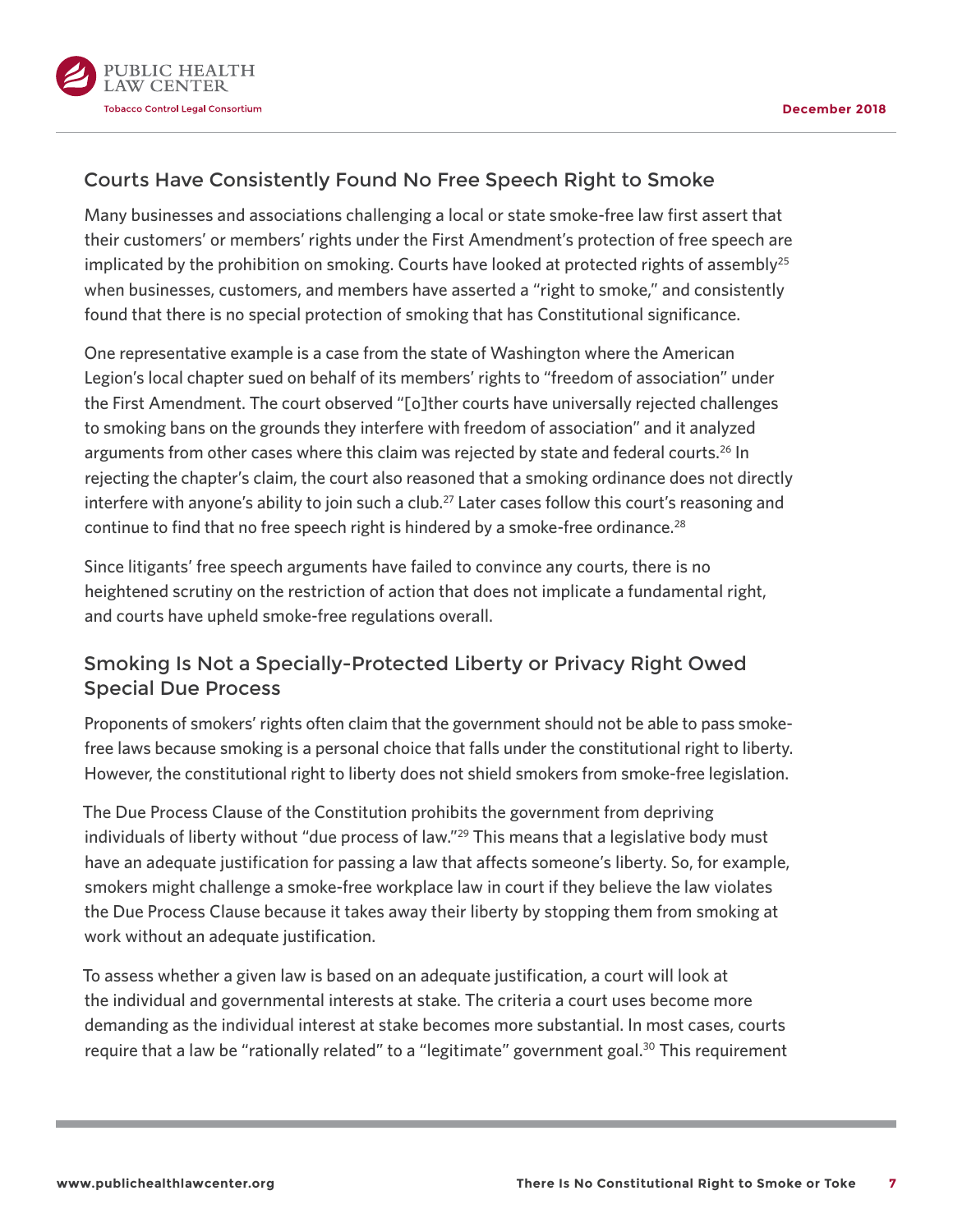<span id="page-7-0"></span>

sets a very low bar for the government: a law will be considered constitutional so long as the law is not completely irrational or arbitrary.

In some special cases, however, courts set a much higher bar for the government. This happens when a law restricts a type of liberty that is specially protected by the Constitution. Very few types of liberty are specially protected by the Constitution. The "fundamental right to privacy" is one category of liberty that does receive special constitutional protection.<sup>31</sup> Smokers' rights proponents latch onto this fundamental right to privacy, arguing that smoking is a private choice about which the government should have no say. However, the U.S. Supreme Court has held that the fundamental right to privacy relates only to an individual's decisions about reproduction and family relationships. Activities that are specially protected under the fundamental right to privacy include marriage, procreation, abortion, contraception, and the raising and educating of children. $32$  The fundamental right to privacy does not include smoking. In the words of one court: "There is no more a fundamental right to smoke cigarettes than there is to shoot up or snort heroin or cocaine or run a red-light.["33](#page-19-0)

Moreover, even when those whose ability to smoke is being taken away completely, because a smoke-free policy has been implemented in a facility where they are housed against their will, courts have found that the government has a sufficiently strong interest to overcome individuals' asserted liberty interests.[34](#page-19-0)

Under the federal Constitution, the right to privacy must be based on a reasonable assumption of privacy, and courts have found that the longstanding regulation of smoking makes it impossible to reasonably assume that smoking will not be regulated. One court explained "government regulation of smoking and tobacco products is not a recent phenomenon and, as such, there is no traditional expectation of privacy in this context. States have regulated smoking since the 1800s.<sup>["35](#page-19-0)</sup> As that court pointed out, cities had prohibited smoking in various places from at least 1847, and back in 1900 the U.S. Supreme Court found that a state could prohibit the sale of cigarettes completely without running afoul of Constitutional rights.<sup>[36](#page-19-0)</sup>

It is worth noting that in addition to the U.S. Constitution, most state constitutions include a fundamental right to privacy. While the federal Constitution includes some privacy protections against the government, states historically protect more generalized rights to privacy.<sup>[37](#page-19-0)</sup> Therefore, in some state constitutions, the fundamental right to privacy is broader than that in the U.S. Constitution.<sup>[38](#page-19-0)</sup> However, a thorough search of court decisions reveals no decision concluding that smoking commercial tobacco falls within a state constitution's fundamental right to privacy.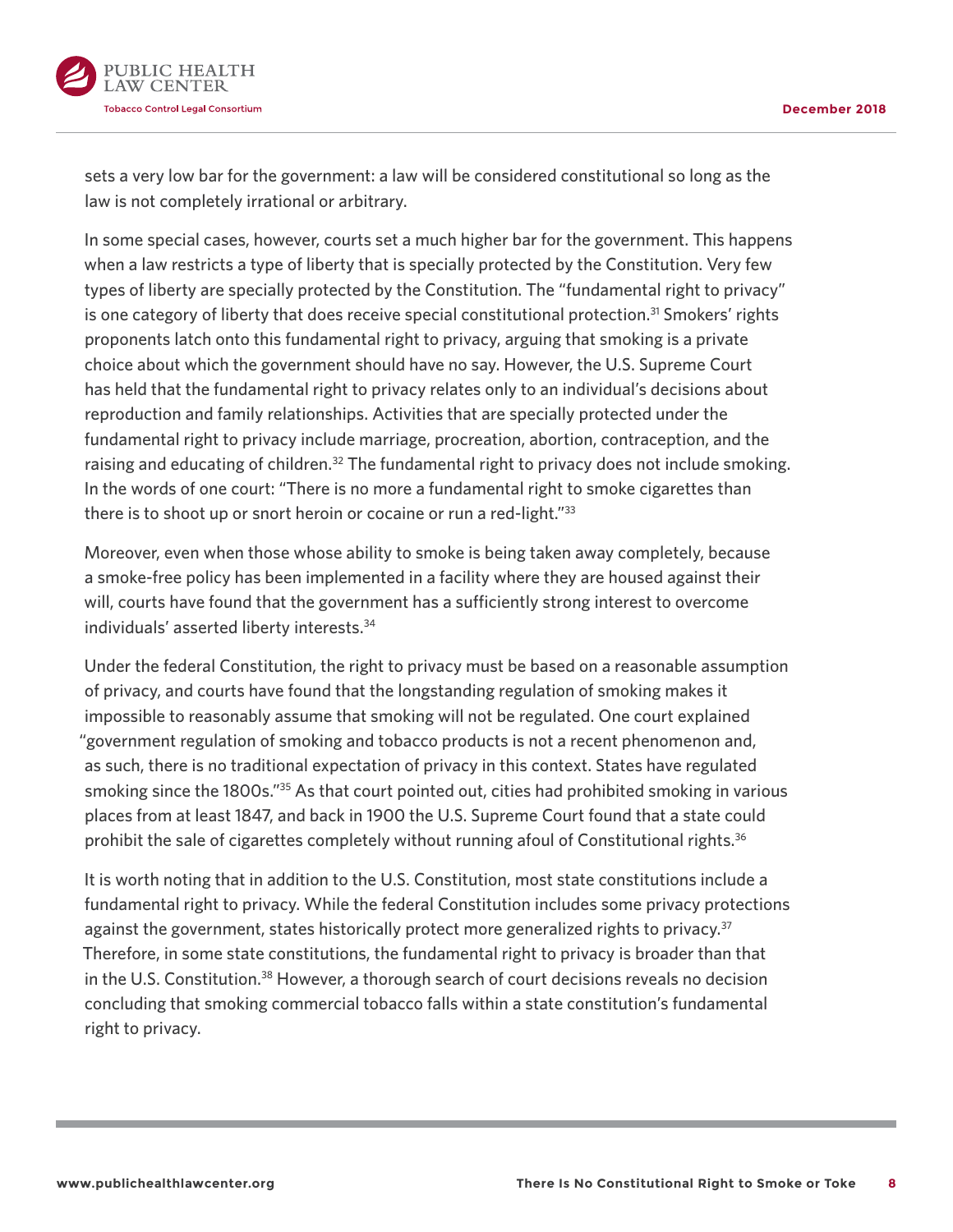<span id="page-8-0"></span>

In fact, several courts have specifically ruled that smoking does not fall under a federal or state constitutional right to privacy — even where smoking in private is concerned. For example, in a 1987 Oklahoma case, a federal appellate court considered an Oklahoma City fire department regulation requiring trainees to refrain from cigarette smoking at all times.<sup>39</sup> The lawsuit arose because a trainee took three puffs from a cigarette during an off-duty lunch break, and he was fired that afternoon for violating the no-smoking rule.<sup>40</sup> The trainee sued, asserting that "although there is no specific constitutional right to smoke, it is implicit [in the Constitution] that he has a right of liberty or privacy in the conduct of his private life, a right to be let alone, which includes the right to smoke."<sup>41</sup> The court disagreed and distinguished smoking from specially protected constitutional privacy rights.<sup>42</sup> Since smoking is not a fundamental privacy right, the court ruled that the regulation could remain on the books since it was rationally related to the legitimate government goal of maintaining a healthy firefighting force.

Similarly, in 1995, a Florida court considered a North Miami city regulation requiring applicants for municipal jobs to certify in writing that they had not used tobacco in the preceding year.[43](#page-19-0) The regulation was challenged in court by an applicant for a clerk-typist position who was removed from the pool of candidates because she was a smoker.<sup>[44](#page-19-0)</sup> She claimed that the regulation violated her right to privacy under the federal and state constitutions.<sup>45</sup> The court found that "the 'right to smoke' is not included within the penumbra of fundamental rights" specially protected by the U.S. Constitution.<sup>46</sup> The court also found that, although the fundamental right to privacy in the Florida constitution covers more activities than the fundamental right to privacy in the U.S. Constitution, a job applicant's smoking habits are not among the activities specially protected by the state constitution's privacy provision.<sup>47</sup> The court ultimately upheld the city regulation because it was rationally related to the legitimate government goal of reducing health insurance costs and increasing productivity.

In a 2002 Ohio case involving custody and visitation of an eight-year-old girl, the court forbade the girl's parents from smoking in her presence.<sup>[48](#page-19-0)</sup> The court went through many pages of discussion of evidence about the harms of secondhand smoke, citing hundreds of articles and reports. The court then proceeded to determine that smoking is not a specially protected constitutional right and that the fundamental right to privacy "does not include the right to inflict health-destructive secondhand smoke upon other persons, especially children who have no choice in the matter.["49](#page-19-0)

Finally, a 2011 case in Alaska found no privacy right to smoke commercial tobacco in a private club even though, as discussed below, the state has found a limited privacy right to consume marijuana in the home. Although the plaintiffs asserted that all employees of the Eagles Club, and 85 percent of its members, smoked tobacco, the court still found that the city of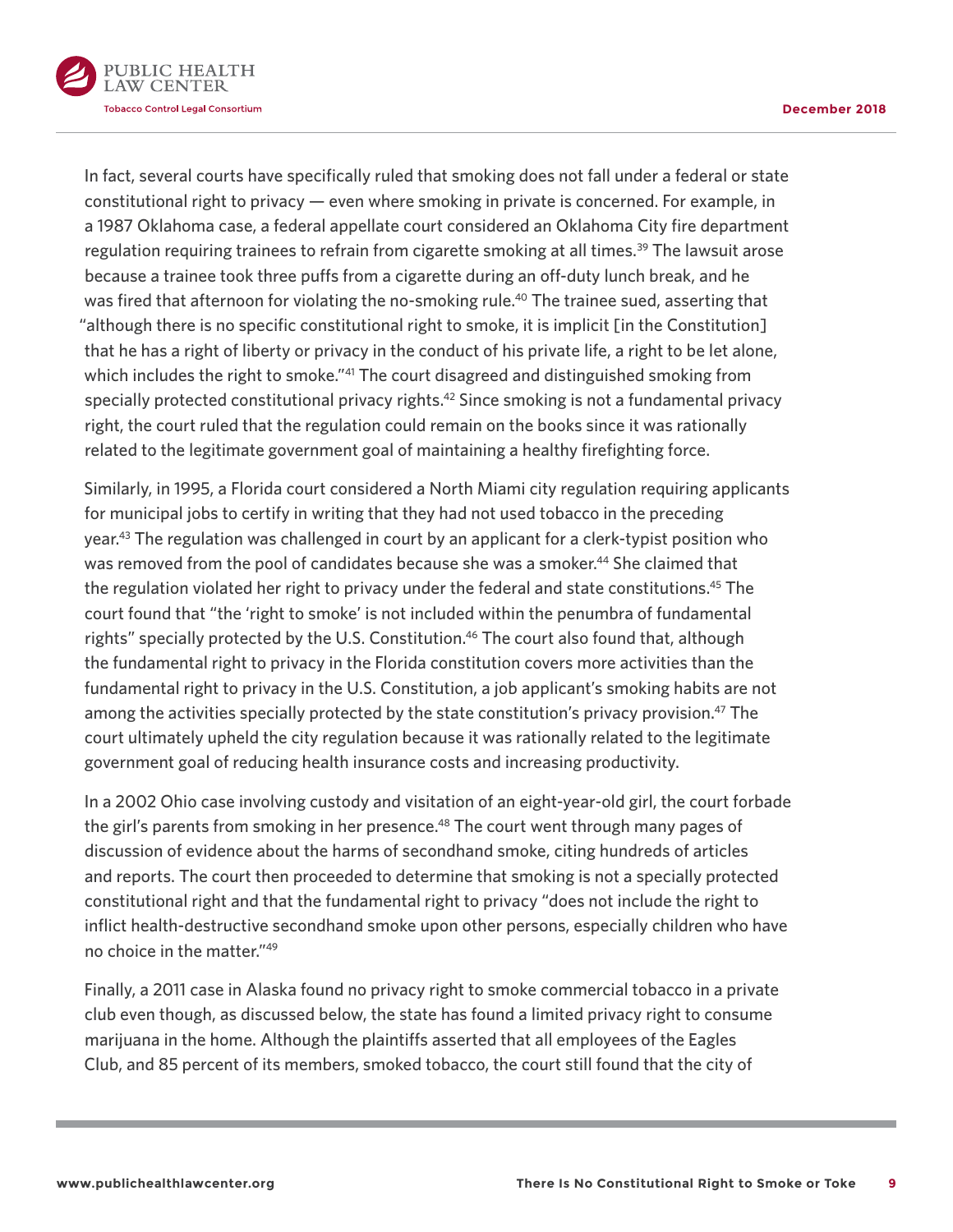<span id="page-9-0"></span>

Juneau has a sufficient government interest in the public health to support an ordinance that prohibited smoking in private clubs.<sup>[50](#page-19-0)</sup> Re-confirming their earlier cases' precedents in the tobacco context, the court determined that club members did not have a privacy-based "right to engage in conduct which harms only themselves," since there is no right to consent to be harmed and there is therefore no privacy-right protection to commit physician-assisted suicide or, similarly, consent to breathe secondhand smoke.<sup>51</sup> The court also declined to extend the right to privacy in the home to a commercial private club.<sup>52</sup> Ultimately, the court upheld the ordinance because the "City has a legitimate interest in protecting the public, non-smokers and smokers alike, from the well-established dangers of second-hand tobacco smoke."<sup>[53](#page-19-0)</sup>

## Smokers Are Not a Specially Protected Category of People Under the Equal Protection Clause

Another constitutional claim frequently made by proponents of smokers' rights is that smokefree laws discriminate against smokers as a group in violation of the Equal Protection Clause of the U.S. Constitution. No court has been persuaded by this claim.

The Equal Protection Clause guarantees that people are entitled to "equal protection of the laws."<sup>[54](#page-20-0)</sup> The U.S. Supreme Court has interpreted this to mean that the government cannot pass laws that treat one category of people differently from another category of people without an adequate justification. So, for example, a smoker might bring a lawsuit if he believes that a smoke-free workplace law violates the Equal Protection Clause because the law discriminates against smokers and in favor of nonsmokers without an adequate justification.

In most instances, courts require that a discriminatory law be "rationally related" to a "legitimate" government goal.<sup>55</sup> This requirement is very easy for the government to meet, since a discriminatory law will be upheld so long as it is not totally irrational or arbitrary.

In a certain set of cases, however, a court will apply a much stricter requirement. This happens when a law discriminates against a category of people that is entitled to special protection. The Equal Protection Clause gives special protection to very few categories of people. In fact, it only extends special protection to groups based on race, national origin, ethnicity, gender, and illegitimacy.<sup>[56](#page-20-0)</sup> The groups that receive special protection share "an immutable characteristic determined solely by the accident of birth."<sup>57</sup> Because of this special protection, a law is likely to violate the Constitution if it discriminates against a category of people based on race, national origin, ethnicity, gender, or illegitimacy.<sup>[58](#page-20-0)</sup>

Some people argue that smokers make up a category that deserves special protection against discriminatory laws that restrict their ability to smoke at a time and place of their choosing.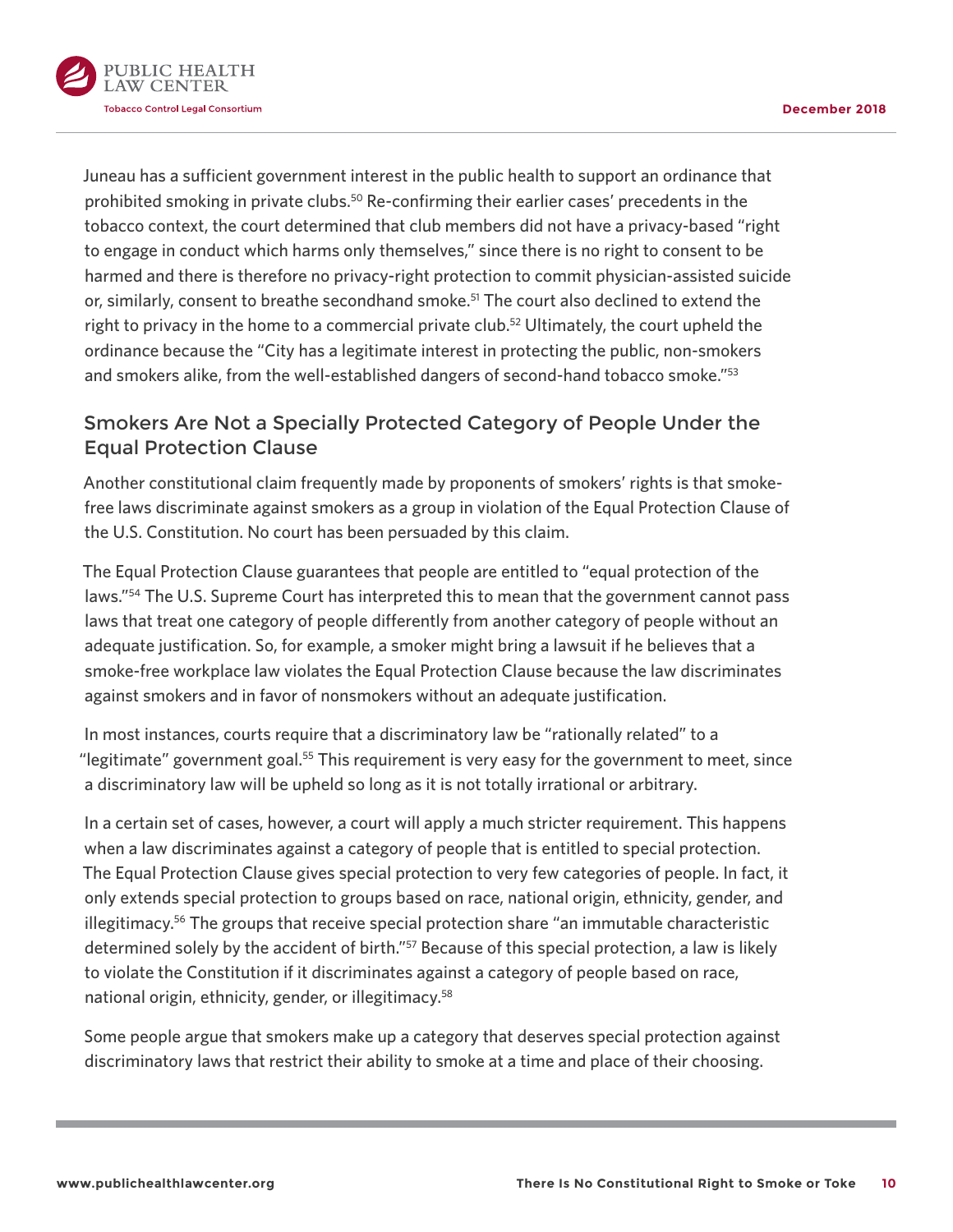<span id="page-10-0"></span>

However, smokers are not a specially protected group under the Constitution. Smoking is not an "immutable characteristic" because people are not born smokers and smoking, while addictive, is still a behavior that people can stop.<sup>59</sup> Since smokers are not a specially protected group, a smoke-free law that "discriminates" against smokers will not violate the Equal Protection Clause so long as the law is rationally related to a legitimate government goal.

Most state constitutions contain an equal protection clause that mirrors the Equal Protection Clause of the U.S. Constitution. Therefore, smokers' rights proponents who challenge a "discriminatory law" limiting smoking also are unlikely to convince a court that smokers deserve special protection under a state equal protection clause.

A 2004 New York case illustrates how courts react to smokers' claims that they are a specially protected group under the Equal Protection Clause of the U.S. Constitution.<sup>60</sup> New York City and New York State enacted laws prohibiting smoking in most indoor places to protect citizens from the well-documented harmful effects of secondhand smoke. The plaintiff in the case argued that the smoke-free laws violated the Equal Protection Clause because they cast smokers as "social lepers by, in effect, classifying smokers as second class citizens.["61](#page-20-0) The court responded that "the mere fact that the smoking bans single out and place burdens on smokers as a group does not, by itself, offend the Equal Protection Clause because there is no ... basis upon which to grant smokers the status of [a specially protected group]."<sup>62</sup> The court upheld the city and state smoke-free laws since they were rationally related to the legitimate government goal of protecting the public health.

In a 1986 Wisconsin case, a court considered an equal protection challenge to the newlyenacted state Clean Indoor Air Act.<sup>63</sup> The Clean Indoor Air Act prohibited smoking in government buildings with the exception of designated smoking areas. A government employee sued, arguing that it would violate the Equal Protection Clause for his employer to discipline him and his fellow smokers for smoking on the job. Since smokers are not a specially protected category, the court noted that "any reasonable basis for [distinguishing smokers from nonsmokers] will validate the statute. Equal protection of the law is denied only where the legislature has made irrational or arbitrary [distinctions]."<sup>64</sup> The court upheld the Clean Indoor Air Act, finding it was rationally related to the legitimate government goals of minimizing the health and safety risks of smoking.

In sum, smokers are not specially protected by the U.S. Constitution. A law that restricts smoking will not violate the federal Constitution so long as it is rationally related to a legitimate government goal. Courts are likely to uphold most smoke-free laws against due process and equal protection challenges, so long as these laws are enacted to further the legitimate government goal of protecting the public health by minimizing the dangers of tobacco smoke.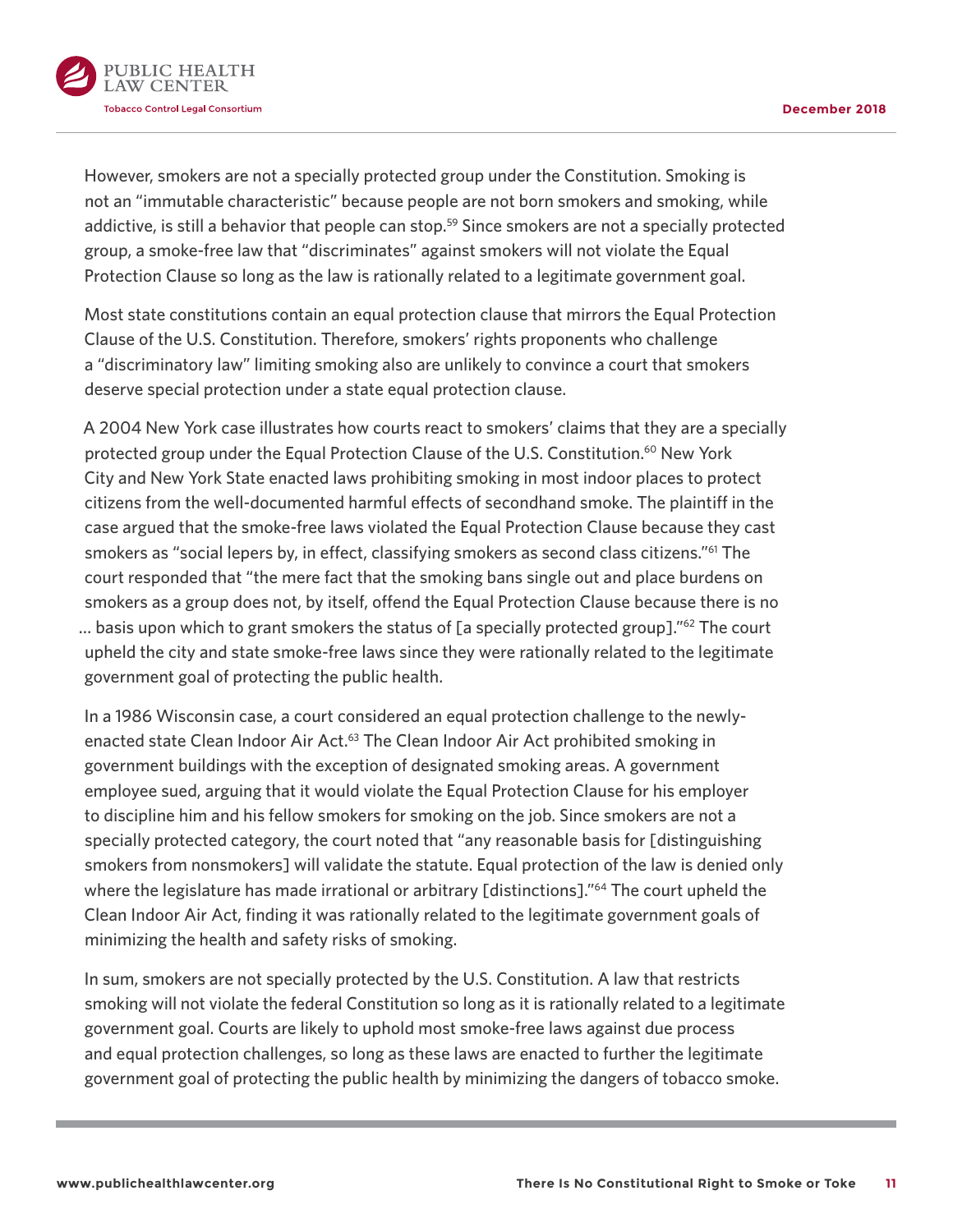<span id="page-11-0"></span>

#### **The Ravin Case and Its Progeny, Alaska's Privacy Right in the Home**

No discussion of constitutional rights and the consumption of marijuana would be complete without noting the 1975 Alaska Supreme Court decision in Ravin v. State.<sup>65</sup> In that case, an attorney named Irwin Ravin was charged with violating Alaska state law by possessing cannabis for personal use. Ravin argued that there is no legitimate state interest in prohibiting marijuana possession by adults for personal use, in view of his right to privacy under both the federal and Alaska constitutions. He also contended that, since marijuana is classified as a dangerous drug while the use of alcohol and tobacco is not prohibited, the state denied him due process and equal protection under the law.

In response to his arguments, the court decided there was not sufficient evidence that marijuana consumption in the home was harmful to health, or related to potential road dangers from driving under the influence, to justify the state's intrusion into a private home, a place that it determined has high privacy protection under the Alaska Constitution.<sup>[66](#page-20-0)</sup> The court reasoned: "The privacy of the individual's home cannot be breached absent a persuasive showing of a close and substantial relationship of the intrusion to a legitimate governmental interest. Here, mere scientific doubts will not suffice."<sup>67</sup> Therefore, the court found a limited privacy protection from state intrusion for "possession of marijuana by an adult for personal consumption in the home," based on the state's failure to show any public health harm from such private home consumption.

But there are limits built into Ravin. While the court noted that "smoking marijuana [is] the usual method of taking it in this country"<sup>68</sup> it did not find any right to smoke as such. Instead, it likened consuming marijuana to ingesting food or beverages in the home.<sup>69</sup> The court also stated: "[T]here is no fundamental right, either under the Alaska or federal constitutions, either to possess or ingest marijuana."[70](#page-20-0) Only the right to privacy in the home mattered to the court, and this decision therefore did not acknowledge a new fundamental right to marijuana.

The concurring opinion explained the privacy right was also owing to Alaska's particular constitutional history. The court reasoned that "[s]ince the citizens of Alaska, with their strong emphasis on individual liberty, enacted an amendment to the Alaska Constitution expressly providing for a right to privacy not found in the United States Constitution, it can only be concluded that that right is broader in scope than that of the Federal Constitution" and explained that this was part of Alaskans' "right to be left alone" in the home.<sup>71</sup> The decision also was clear that public health concerns will overcome privacy rights and that there is no absolute privacy right to do whatever one wants in a private home.<sup>72</sup> Based, however, on the facts before it, the government had not brought sufficient public health evidence to overcome the right to privacy.

*(continued)*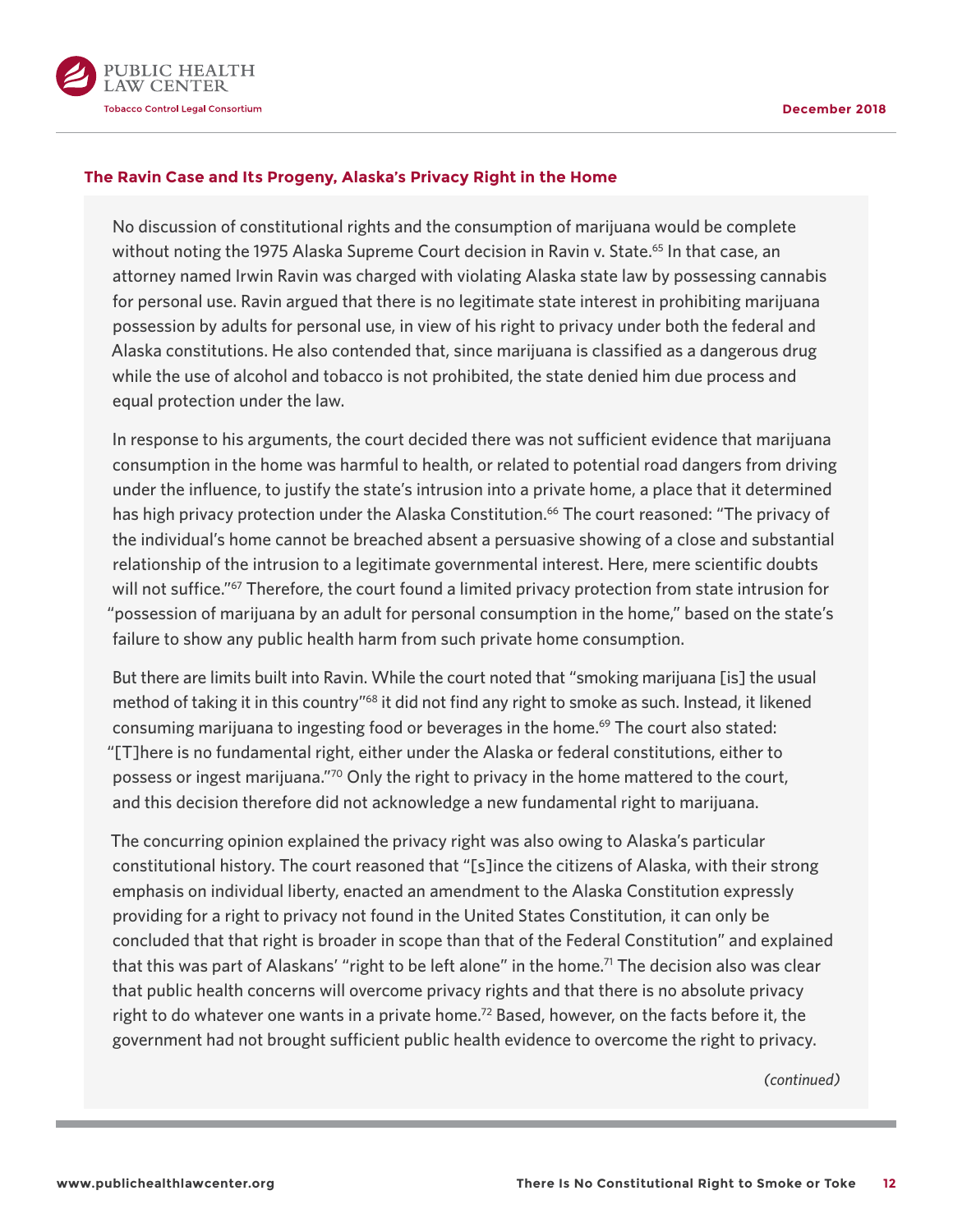<span id="page-12-0"></span>

#### **The Ravin Case and Its Progeny, Alaska's Privacy Right in the Home** *(continued)*

**Ravin Progeny Cases.** After the Ravin case, many courts both inside and outside Alaska rebuffed attempts to expand the right. Within the state, the Supreme Court has refused to expand the right to consume marijuana to other substances such as tobacco, alcohol, and cocaine[.73](#page-21-0) Indeed, as discussed above, the Alaska Supreme Court determined that the city of Juneau could prohibit smoking tobacco in a private club based on public health concerns and despite asserted privacy interests.<sup>74</sup> The court has also declined to apply the privacy right against private parties,<sup>[75](#page-21-0)</sup> and other states whose constitutional privacy rights do extend to private action have declined to find privacy rights so strong that they can overcome private parties' interests in drug testing.<sup>[76](#page-21-0)</sup>

Outside Alaska, over the more than four decades since Ravin was decided, many litigants have attempted to get this precedent recognized by other courts. These efforts have failed, $77$  giving many public health advocates a clear local precedent confirming the lack of a constitutional "right to smoke marijuana" or even, as the Ravin court found, a limited right to privacy that includes marijuana use in the home.

Given the Alaska Supreme Court's willingness to find a right based on unique Alaskan privacy values and its unwillingness to overturn this ruling before the state legalized recreational marijuana use and possession in 2014,<sup>78</sup> the Ravin precedent has served as a useful litmus test of privacy rights in many other states. Ravin's limits have demonstrated across many jurisdictions that — while privacy rights do matter to courts — local and state governments generally can regulate and prohibit the consumption of marijuana, even in the home. When the government's public health interests are demonstrable, they should prove enough to override an asserted privacy right to consume marijuana.

### Colorado's New Constitutional Right to Possess and Consume Marijuana

In 2012, Colorado became the first, and at the time of publication only, state to pass a constitutional amendment legalizing the recreational use of marijuana.<sup>[79](#page-21-0)</sup> This amendment contains a "Personal use of marijuana" subsection, which declares certain acts not unlawful and not an offense under Colorado or local law. Specifically, it says both that people aged 21 and older may possess, use, display, purchase, or transport up to one ounce of marijuana, and that consumption of marijuana for those over 21 is to remain legal "provided that nothing in this section shall permit consumption that is conducted openly and publicly or in a manner that endangers others."[80](#page-21-0) Notably, the language "nothing in this section" would apply to the constitutional right to use marijuana contained in an earlier part of the same section.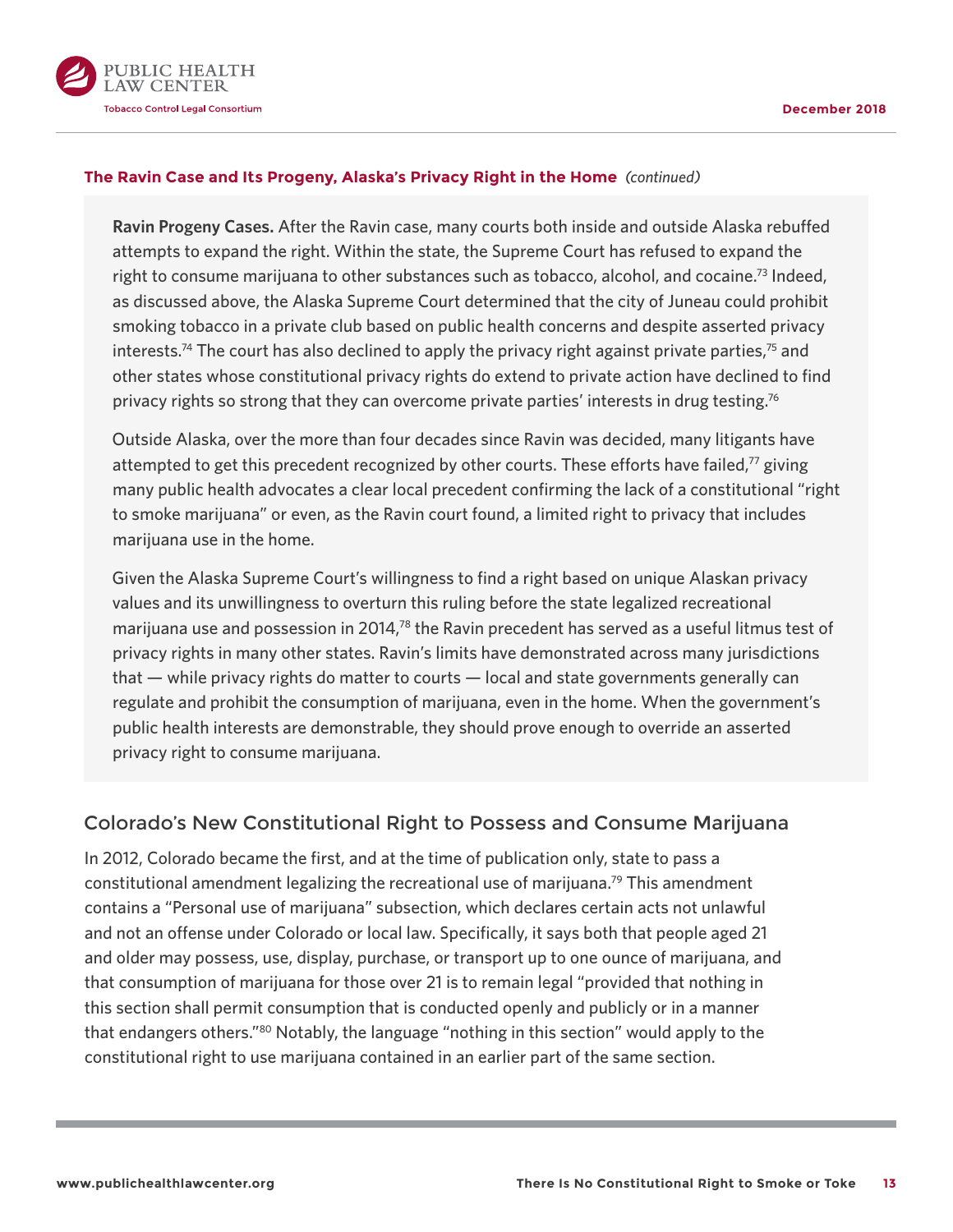<span id="page-13-0"></span>

This right, though it protects personal use and consumption, is not absolute. The relevant section does not mention smoking, and it retains local powers over licensing marijuana establishments.<sup>81</sup> Moreover, it retains employers' and property owner rights to prohibit marijuana use and onsite consumption, and it prohibits driving under the influence and the provision of marijuana to those under the age of 21.<sup>[82](#page-22-0)</sup> As cited above, the right to consume marijuana is only allowed in private places and does not include any right to consume that "endangers others" — a concept that should include secondhand smoke. Indeed, Colorado's Clean Indoor Air Act defines marijuana by reference to the state constitutional definition and then applies its general smoke-free law to "the burning of a lighted cigarette, cigar, pipe, or any other matter or substance that contains tobacco or marijuana."<sup>83</sup> By all evidence in the statutory and constitutional text, there is no right to publicly smoke attendant to the state's constitutional right to use and consume marijuana in limited circumstances.

While Colorado courts have had several years to interpret this provision, $84$  they have not yet defined the right to "consume" as either including or not including smoking. Instead relevant case law from both inside and outside Colorado has largely focused on search and seizure questions under the Fourth Amendment,<sup>85</sup> and to some extent whether the First Amendment frees marijuana businesses to make political contributions and to advertise as they please.<sup>[86](#page-22-0)</sup> Some matters are still open questions<sup>87</sup> and until the Colorado Supreme Court decides the contours of the right to "consume," there will still be uncertainty about its exact definition — but no court has yet given any indication that it includes a right to smoke. Colorado's constitutional right appears largely consistent with the standard set forth in Ravin that made no allowances for consumption that harms others — a standard that has remained resistant to expansion by the courts over the years.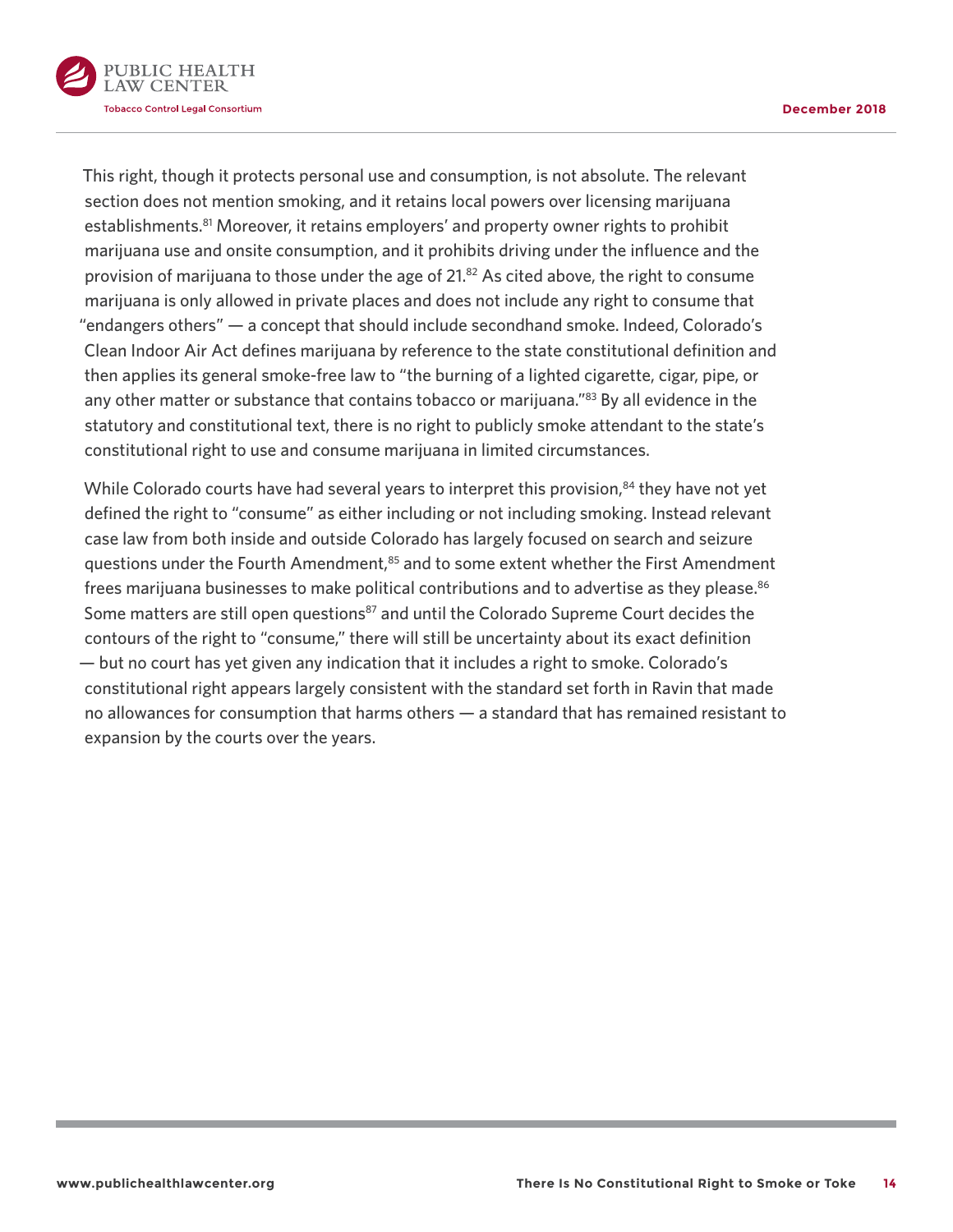<span id="page-14-0"></span>



# Section II: Laws Cannot Grant an Irrevocable Right to Smoke

The principal objective of this law synopsis is to clarify that there is no such thing as a constitutional right to smoke. The federal and state constitutions do not prevent state or local laws that limit people's ability to light up at a time and place of their choosing.<sup>88</sup>

The constitutional questions, however, are not the end of the story. Certain laws can create barriers to the enactment of new smoke-free legislation, and in the case of marijuana, language adopted by ballot-measure could sweep broader than the more familiar reach of state tobacco control. At least two types of state laws can impede a comprehensive smoke-free agenda. These laws afford a limited right to smoke under certain circumstances unless and until the laws are amended or repealed.

### Preemption

Often, the greatest barrier to a smoke-free agenda is a state law that preempts local governments in the state from passing legislation that goes farther than the state in restricting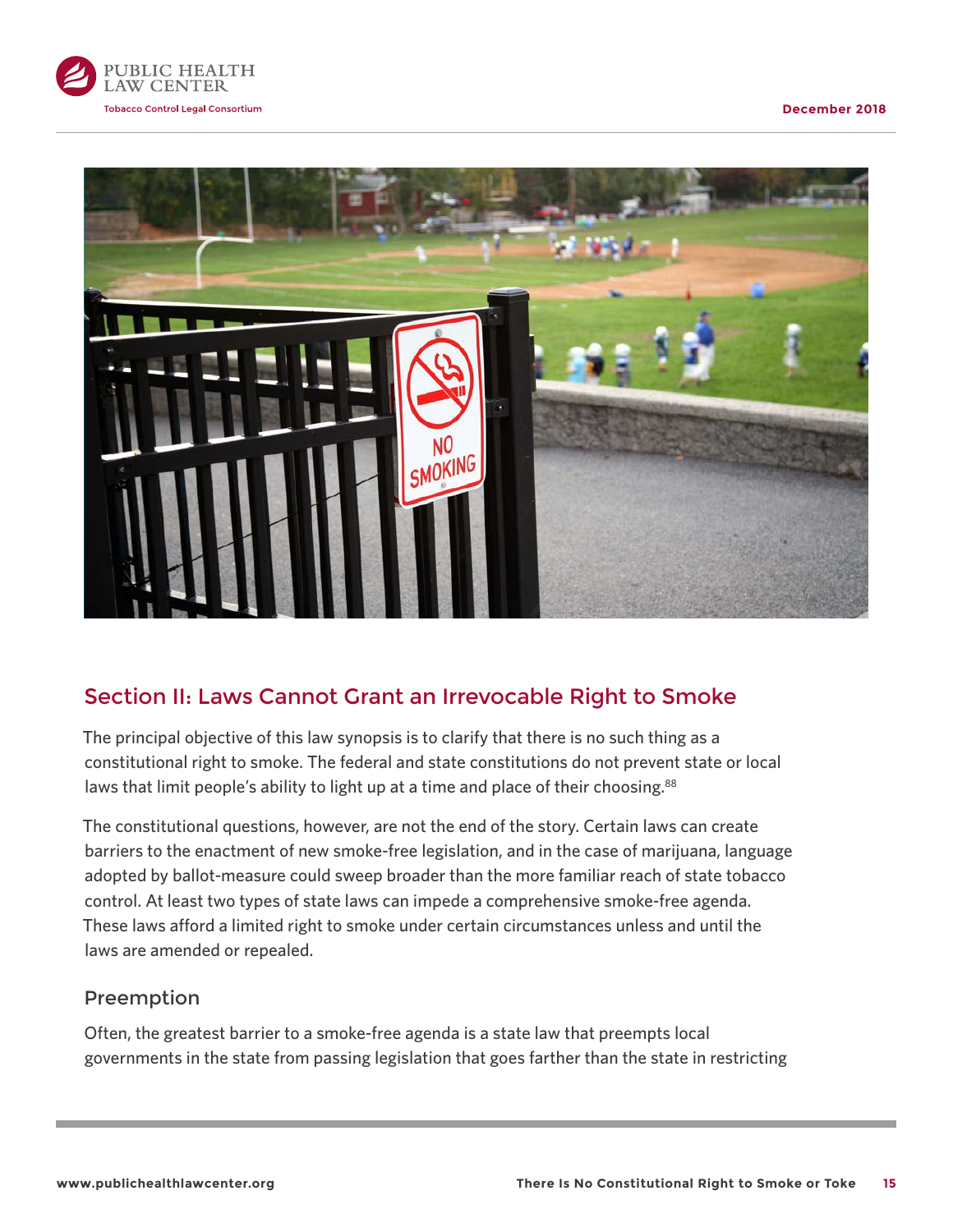<span id="page-15-0"></span>

smoking. The tobacco industry has lobbied hard for state preemption of local smoke-free laws because it is much easier for the tobacco industry to wield influence with state legislatures than with locally elected officials.<sup>89</sup> For different reasons, marijuana measures passed by ballot or by legislatures with a sweeping mandate to create a statewide system may contain language that "occupies the field" and leaves local jurisdictions with fewer options for regulation.<sup>90</sup> Preemptive state laws can be and frequently are loophole-ridden or otherwise ineffective at protecting the public from exposure to secondhand smoke.

Currently, thirteen states have laws that either totally or partially preempt local smoke-free legislation regarding commercial tobacco.<sup>91</sup> In those states, there is no constitutional right to smoke. However, unless and until the preemptive state laws are amended or repealed, local governments in those states cannot pass laws to control secondhand tobacco smoke that go beyond the state smoke-free laws.<sup>92</sup> Advocates who want to see local smoke-free legislation in those states must first work to get rid of state preemption.

Interestingly, in the world of marijuana preemption, the effort to pass legalization by direct democracy has sometimes led to stronger preemption of local control than is found in the tobacco realm. Comparing two states' legalization and potential for preemption can be revelatory. For example, California's passage of recreational marijuana legalization established "a comprehensive system governing marijuana businesses at the state level [which] safeguards local control, allowing local governments to regulate marijuana-related activities, to subject marijuana businesses to zoning and permitting requirements, and to ban marijuana businesses by a vote of the people within a locality[.]"<sup>93</sup> California prohibits (1) the public smoking of marijuana, as well as (2) the smoking of marijuana wherever tobacco is smoked.<sup>94</sup> As California does not preempt local smoke-free laws in the tobacco realm,<sup>95</sup> localities retain their right to regulate both kinds of smoke by ordinance. By contrast, Nevada's ballot initiative language broadly precludes any local control on both "use" and "consum[ing]" marijuana<sup>[96](#page-23-0)</sup> and then provides a one-size-fits-all smoke-free standard<sup>97</sup> without retaining smoke-free authority<sup>98</sup> for localities, other than smokefree standards for locally-controlled buildings.<sup>99</sup> As opposed to this marijuana smoke-free preemption, Nevada has explicit anti-preemption language protecting local smoke-free laws in the tobacco realm[,100](#page-23-0) and so the commercial tobacco/recreational marijuana divide in the state appears to allow local control for some types of smoking but not others.

## "Smoker Protection Laws"

In twenty-nine states and the District of Columbia,<sup>101</sup> so-called "smoker protection laws" are a small barrier to a smoke-free agenda. Smoker protection laws prohibit employers from making employment decisions, including hiring and firing, based on off-duty conduct that is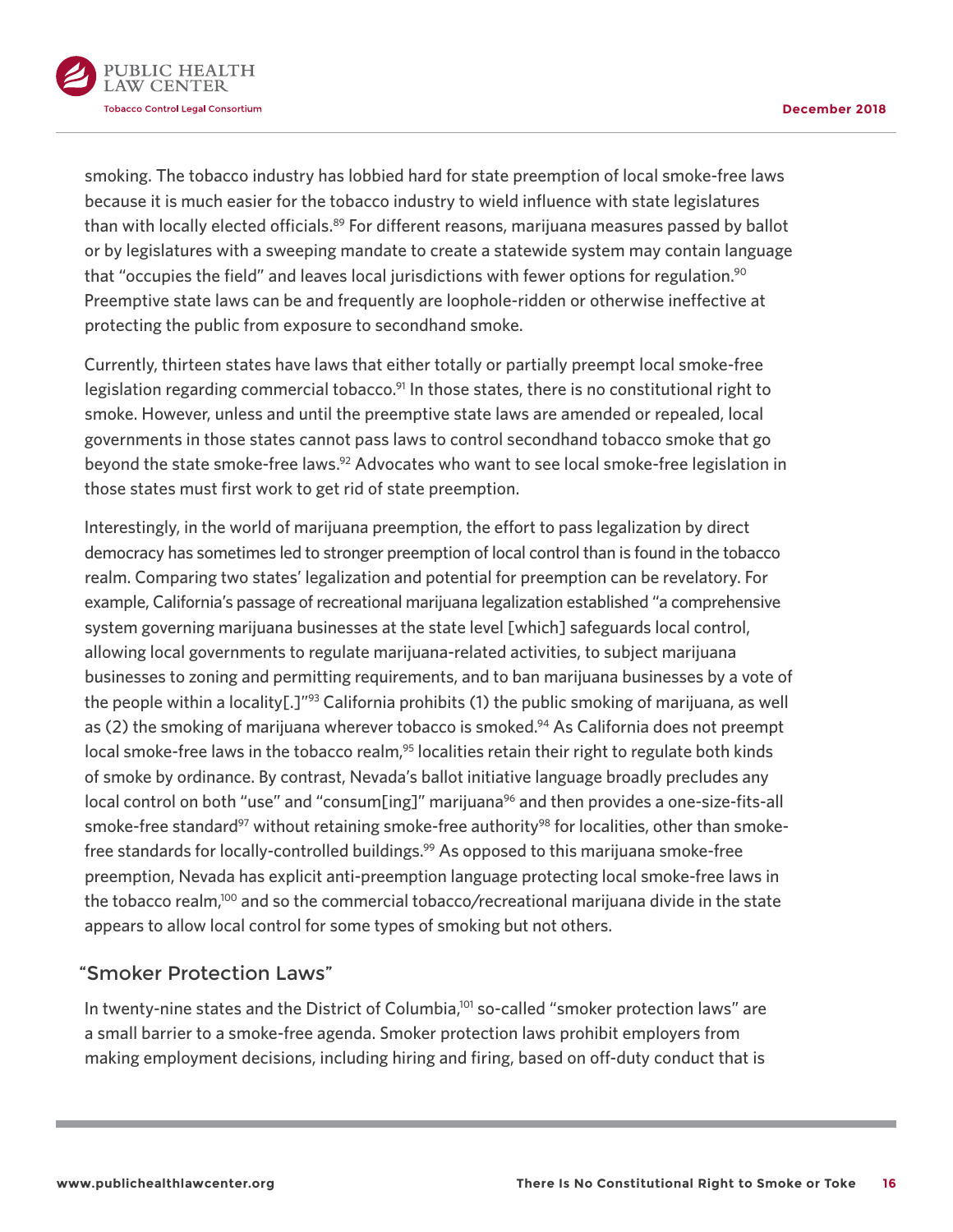<span id="page-16-0"></span>

legal, such as using tobacco during non-work hours and away from the job site. Some smoker protection laws are specific to tobacco use, while others apply to all legal off-duty conduct.<sup>102</sup> This divergence in the ways the laws are drafted means that some states that have legalized marijuana still only protect tobacco smokers under this type of law, while others arguably protect marijuana smokers as well.<sup>103</sup>

Smoker protection laws are not as protective as they sound. They do not create a right to smoke. Nor do they give people license to smoke anywhere at any time. Instead, they merely assure some smokers that their employers will not consider their off-duty tobacco use (and possibly marijuana use in a few states) when making employment decisions.

If advocates in states with smoker protection laws want to promote policies similar to those adopted by the Oklahoma City fire department and North Miami, which forbid certain employees from smoking at any time, they must find an existing exception in the smoker protection law<sup>[104](#page-23-0)</sup> or they must lobby to amend or repeal the smoker protection law.<sup>105</sup>

Some states have laws that act as roadblocks to effective smoke-free legislation. However, advocates can work to amend or repeal those laws with confidence, unhindered by any specially protected legal right to smoke.

# Conclusion

The so-called "right to smoke" is actually a smokescreen. There is no constitutional right to smoke. Therefore, advocates are free to seek enactment of new smoke-free laws or the amendment or repeal of existing laws that harm the public health despite claims by their opponents invoking a right to smoke. So long as proposed smoke-free legislation is rationally related to a legitimate government goal, the U.S. Constitution will not stand in the way of its passage. Courts are quick to find that smoke-free legislation is rationally related to a legitimate government goal, since they have long held that protecting the public's health is one of the most essential functions of government.<sup>106</sup> Indeed, the right not to be exposed to secondhand smoke may well be the right that courts will more consistently find and uphold.<sup>107</sup>

The Public Health Law Center helps create communities where everyone can be healthy. We empower our partners to transform their environments by eliminating commercial [tobacco, promoting healthy food](http://www.publichealthlawcenter.org), and encouraging active lifestyles. www.publichealthlawcenter.org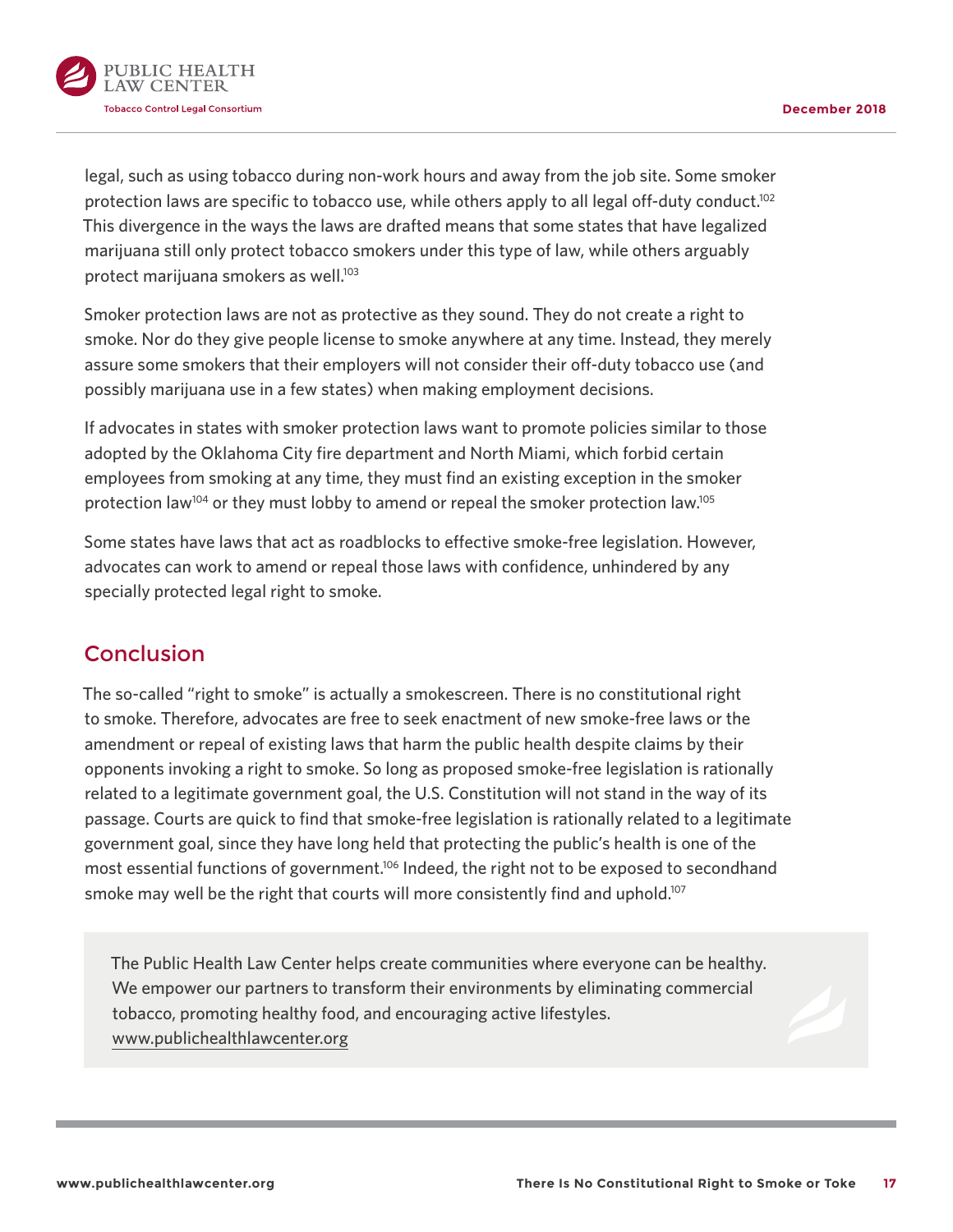<span id="page-17-0"></span>

# **Endnotes**

- See 42 U.S.C. § [1](#page-3-0)996 (2018) ("On and after August 11, 1978, it shall be the policy of the United States to protect and preserve for American Indians their inherent right of freedom to believe, express, and exercise the traditional religions of the American Indian, Eskimo, Aleut, and Native Hawaiians, including but not limited to access to sites, use and possession of sacred objects, and the freedom to worship through ceremonials and traditional rites."); *see, e.g.*, Minn. Stat. § 144.4167, subd. 2 (2017) (providing an exception to Minnesota's prohibitions on smoking for traditional Native American ceremonies); N.D. CENT. CODE § 23-12-10(4) (2018) (providing an exception to North Dakota's smoke-free law for traditional American Indian spiritual or cultural ceremonies); MONT. CODE § 50-40-104(4)(e) (2017) (providing an exception to Montana's prohibition on smoking in enclosed places for "a site that is being used in connection with the practice of cultural activities by American Indians that is in accordance with" federal law); ARIZ. REV. STAT. § 36-601.01(B)(5) (2017) (providing an exception to Arizona's Smoke-free Arizona Act "when associated with a religious ceremony practiced pursuant to the American Indian religious freedom act of 1978.").
- [2](#page-3-0)  *See State Medical Marijuana Laws*, Nat'l Conf. of State Legis., Oct. 17, 2018, [http://www.ncsl.org/research/health/](http://www.ncsl.org/research/health/state-medical-marijuana-laws.aspx) [state-medical-marijuana-laws.aspx](http://www.ncsl.org/research/health/state-medical-marijuana-laws.aspx), ("A total of 31 states, the District of Columbia, Guam and Puerto Rico now allow for comprehensive public medical marijuana and cannabis programs.… Approved efforts in 15 states allow use of 'low THC, high cannabidiol (CBD)' products for medical reasons in limited situations or as a legal defense.").
- [3](#page-3-0)  *See, e.g.*, U.S. Dep't of Health and Human Servs., *The Health Consequences of Smoking 50 Years of Progress Executive Summary* 1 (2014), [https://www.surgeongeneral.gov/library/reports/50-years-of-progress/exec-summary.pdf;](https://www.surgeongeneral.gov/library/reports/50-years-of-progress/exec-summary.pdf) Nat'l Academy of Sciences, Engineering, and Medicine, *The Health Effects of Cannabis and Cannabinoids: The Current State of Evidence and Recommendations for Research* (2017), [https://www.nap.edu/catalog/24625/the-health-effects](https://www.nap.edu/catalog/24625/the-health-effects-of-cannabis-and-cannabinoids-the-current-state)[of-cannabis-and-cannabinoids-the-current-state](https://www.nap.edu/catalog/24625/the-health-effects-of-cannabis-and-cannabinoids-the-current-state).
- [4](#page-4-0) *See 50 Years of Progress Executive Summary*, *supra* note 3, at 9.
- [5](#page-4-0)  *Id.* at 17; *id.* at 11 ("The annual costs attributed to smoking in the United States are between \$289 billion and \$333 billion, including at least \$130 billion for direct medical care of adults over \$150 billion for lost productivity due to premature death, and more than \$5 billion for lost productivity from premature death due to exposure to secondhand smoke").
- [6](#page-4-0) *Id.* at iii, 1.
- [7](#page-4-0)  *Id.* at 6 ("Exposure to secondhand smoke causes significantly more deaths due to cardiovascular disease than due to lung cancer, and this new report finds that exposure to secondhand smoke is also a cause of stroke. Exposure to secondhand smoke increases the risk for stroke by an estimated 20–30%.")
- [8](#page-4-0) *Id.* at 1.
- [9](#page-4-0) As of Oct. 1, 2018, 1,497 municipalities, 43 states, and the District of Columbia had enacted laws requiring 100 percent smoke-free workplaces and/or restaurants and/or bars. American Nonsmokers' Rights Foundation, *Overview List — How Many Smokefree Laws?* (Oct. 1, 2018), [http://www.no-smoke.org/pdf/mediaordlist.pdf.](http://www.no-smoke.org/pdf/mediaordlist.pdf)
- [10](#page-4-0)  As of Oct. 1, 2018, a total of 5,004 municipalities had local laws in effect that restrict where smoking is allowed. This figure includes the 1,464 municipalities that have passed laws requiring 100 percent smoke-free workplaces and/or restaurants and/or bars. American Nonsmokers' Rights Foundation, *Overview List — How Many Smokefree Laws?* (Oct. 1, 2018), [http://www.no-smoke.org/pdf/mediaordlist.pdf.](http://www.no-smoke.org/pdf/mediaordlist.pdf)
- [11](#page-4-0) For examples of two such policies, *see* Grusendorf v. City of Oklahoma City, 816 F.2d 539 (10th Cir. 1987); *and* City of North Miami v. Kurtz, 653 So.2d 1025 (Fla. 1995) (discussed in Section I).
- [12](#page-4-0) *50 Years of Progress Executive Summary*, *supra* note 3, at 9, 6.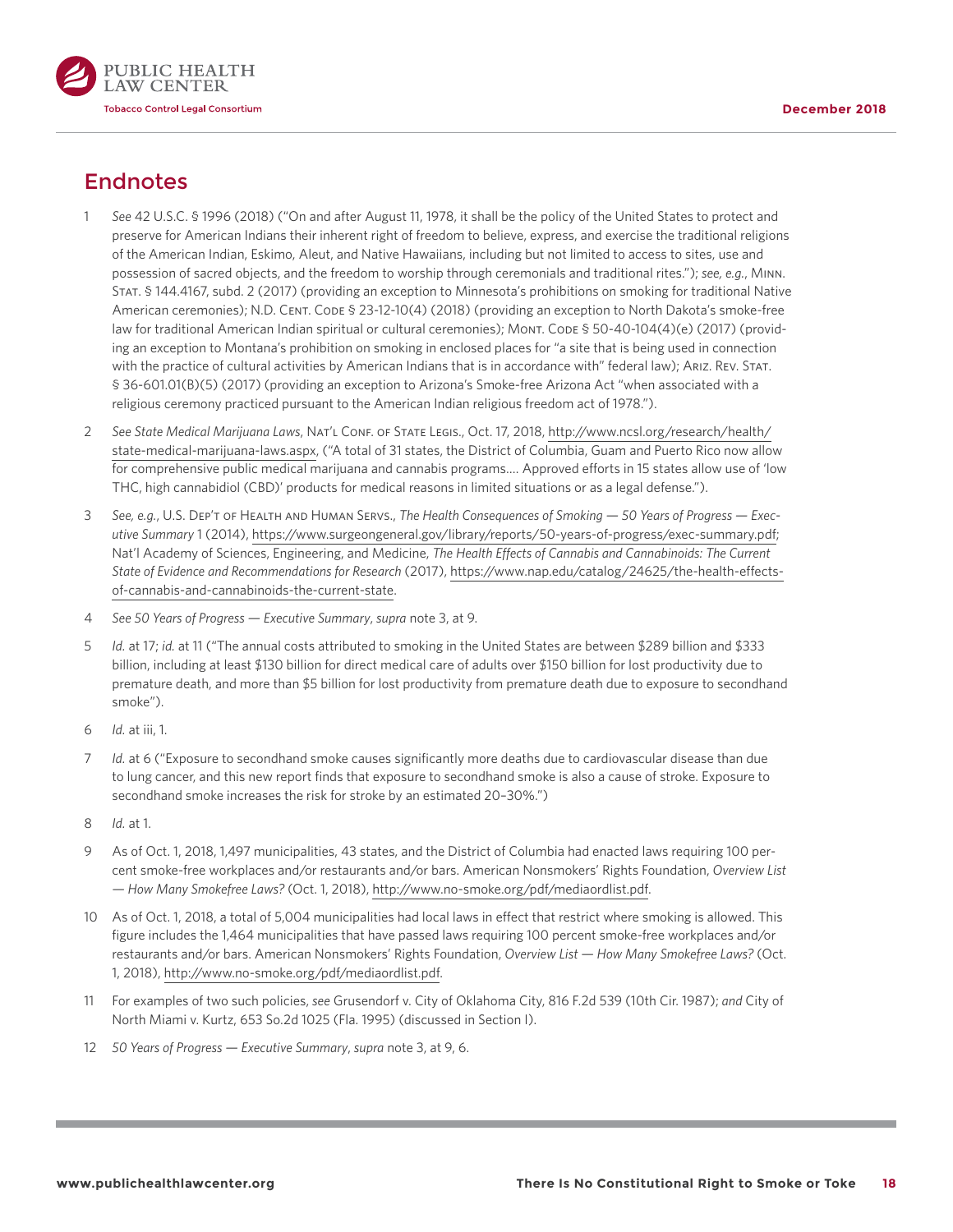<span id="page-18-0"></span>

- [13](#page-4-0)  As of the date of publication, both the District of Columbia and Vermont have not licensed legal sales, so they do not tax sales and do not yet regulate businesses, even though they do regulate personal use and possession. The other eight states that have legalized marijuana have adopted a "tax and regulate" strategy. *See* April McCullum, *Vermont Marijuana: How New Law Compares to Maine, Massachusetts and Other States*, Burlington Free Press, Jun. 14, 2018, [https://www.burlingtonfreepress.com/story/news/politics/government/2018/06/14/how-vermont-marijua](https://www.burlingtonfreepress.com/story/news/politics/government/2018/06/14/how-vermont-marijuana-law-compares-other-states/694309002)[na-law-compares-other-states/694309002.](https://www.burlingtonfreepress.com/story/news/politics/government/2018/06/14/how-vermont-marijuana-law-compares-other-states/694309002)
- 14 This synopsis focuses on the U.S. Constitution except for some discussion of state constitutional rights that go beyond federal protections and have a bearing on marijuana. As discussed in Section I, in most cases a similar analysis applies to the federal and state constitutions.
- [15](#page-5-0) In constitutional law, this is due to the "Supremacy Clause" of the U.S. Constitution, which requires that federal laws be consistent with the Constitution and that the Constitution and consistent federal law prevail over inconsistent state laws. U.S. Const. art. IV., cl. 2. As is seen in the discussion of marijuana regulation, state constitutional rights can be more protective of individual rights than the U.S. Constitution, and state constitutions are also able to trump state laws but not federal law.
- [16](#page-5-0) See U.S. Const. amend. I.
- [17](#page-5-0) *See id.*
- [18](#page-5-0) See U.S. Const. amends. V, XIV.
- [19](#page-5-0) See U.S. Const. amend. XIV.
- [20](#page-5-0) As the Supreme Court of Washington put it, citing unanimous agreement among state and federal courts: "Smoking is not a fundamental right." Am. Legion Post #149 v. Wash. State Dep't. of Health, 164 Wash.2d 570, 600–01 (Wash. 2008) (en banc) (citing Batte–Holmgren v. Comm'r of Pub. Health, 281 Conn. 277, 295, 914 A.2d 996 (Conn. 2007) (prohibition against smoking in restaurants and other public facilities does not implicate a fundamental right)); Coal. for Equal Rights v. Owens, 458 F.Supp.2d 1251, 1263 (D. Colo. 2006) (right of bar owners to allow smoking in their establishments is not a fundamental right), *aff'd*, 517 F.3d 1195 (10th Cir.2008); Players v. City of New York, 371 F.Supp.2d 522, 542 (S.D.N.Y. 2005) (people do not have a fundamental right to smoke); Roark & Hardee v. City of Austin, 394 F.Supp.2d 911, 918 (W.D. Tex. 2005) ("it is clear that there is no constitutional right to smoke in a public place"); Fagan v. Axelrod, 146 Misc.2d 286, 297, 550 N.Y.S.2d 552 (N.Y. Sup. Ct. 1990)).
- [21](#page-5-0) For an equally unsuccessful challenge to a smoke-free law on the theory that it is a "taking" of a business's property without just compensation, which is prohibited under the Fifth Amendment, see D.A.B.E. v. City of Toledo, 292 F.Supp.2d 968, 973 (N.D. Ohio 2003) (finding "While the challenged ordinance will certainly have a negative effect on the plaintiffs' revenue and profits, the character of the regulation and the lack of investment-based expectations in non-regulation compel a finding that it is highly unlikely that the plaintiffs could prevail on their claim that the ordinance goes too far as a matter of law.").
- [22](#page-5-0) See U.S. Const. amend. I.
- [23](#page-5-0) See U.S. Const. amends. V, XIV.
- [24](#page-5-0) See U.S. Const. amend. XIV.
- 25 The amendment prohibits the government from making any law abridging "the right of the people peaceably to assemble[.]" U.S. Const. amend. I.
- [26](#page-6-0) *Am. Legion Post #149*, 164 Wash.2d at 603 (Wash. 2008).
- [27](#page-6-0) *Id.* at 604.
- [28](#page-6-0) *See, e.g.*, Fraternal Order of Eagles v. City and Borough of Juneau, 254 P.3d 348, 353 (Alaska 2011).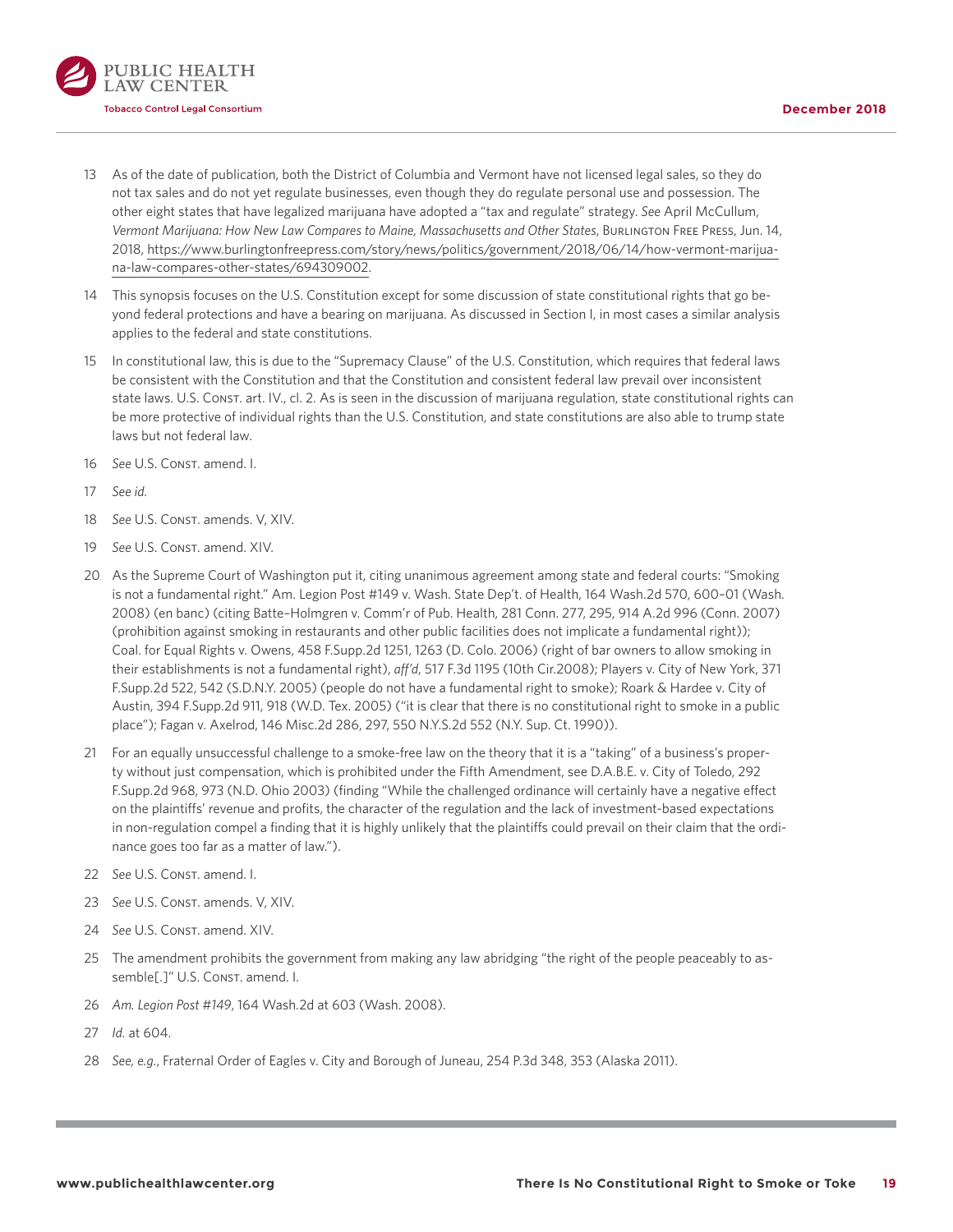<span id="page-19-0"></span>

- See U.S. Const. amends. V, XIV.
- *See* John E. Nowak & Ronald D. Rotunda, Constitutional Law 453 (7th ed. 2004); *see, e.g.,* Giordano v. Conn. Valley Hosp., 588 F.Supp.2d 306, 313–14 (D. Conn. 2008).
- *See* Griswold v. Connecticut, 381 U.S. 479, 485-86 (1964).
- *See, e.g., id.* at 485–86 (recognizing the right of married couples to use contraceptives); Meyers v. Nebraska, 262 U.S. (1923) (recognizing the right of parents to educate children as they see fit); and Moore v. E. Cleveland, 431 U.S. (1977) (protecting the sanctity of family relationships).
- *Fagan*, 550 N.Y.S.2d at 559 (internal citations omitted).
- *Giordano*, 588 F.Supp.2d 306 (both rejecting the idea that smoking is a right or that smokers are a suspect class and refusing to expand liberty interests to the "desire to be free from Defendants' smoking ban" which the court described as the nonexistent "right to refuse a smoking ban").
- *Am. Legion Post #149*, 164 Wash.2d at 598–99.
- *Id.* at 599 (citing Austin v. Tennessee, 179 U.S. 343, 348–50 (1900)).
- *See, e.g.*, State v. J.P., 907 So.2d 1101, 1115 (Fla. 2004) (citing cases and explaining "Because the right to privacy is explicit in the Florida Constitution, it has been interpreted as giving Florida citizens more protection than the federal right.").
- *See, e.g.*, San Juan-Torregosa v. Garcia, 80 S.W.3d 539 (Tenn. Ct. App. 2002) ("[T]he citizens of our state are afforded a greater right of privacy by the Tennessee Constitution than that provided in the Federal Constitution…."); City of North Miami v. Kurtz, 653 So.2d 1025 (Fla. 1995) (discussed below).
- *Grusendorf*, 816 F.2d 539.
- *See id.* at 540.
- *Id.* at 541.
- *See id.* at 542. The court relied heavily on the U.S. Supreme Court decision in Kelley v. Johnson, 425 U.S. 238 (1976), in which the Court upheld a regulation regarding the style and length of hair, sideburns, and mustaches of male police officers.
- *See* City of North Miami v. Kurtz, 653 So.2d 1025 (Fla. 1995).
- *See id.* at 1026.
- *See id.*
- *Id.* at 1028.
- *See id.*
- *See* In re Julie Anne, 780 N.E.2d 635, 659 (Ohio Com. Pl. 2002).
- *Id.* at 656.
- Fraternal Order of Eagles v. City and Borough of Juneau, 254 P.3d 348, 350–51, 357–58 (Alaska 2011).
- *Id.* at 358 (citing relevant cases).
- *Id.* at 357.
- *Id.* at 359.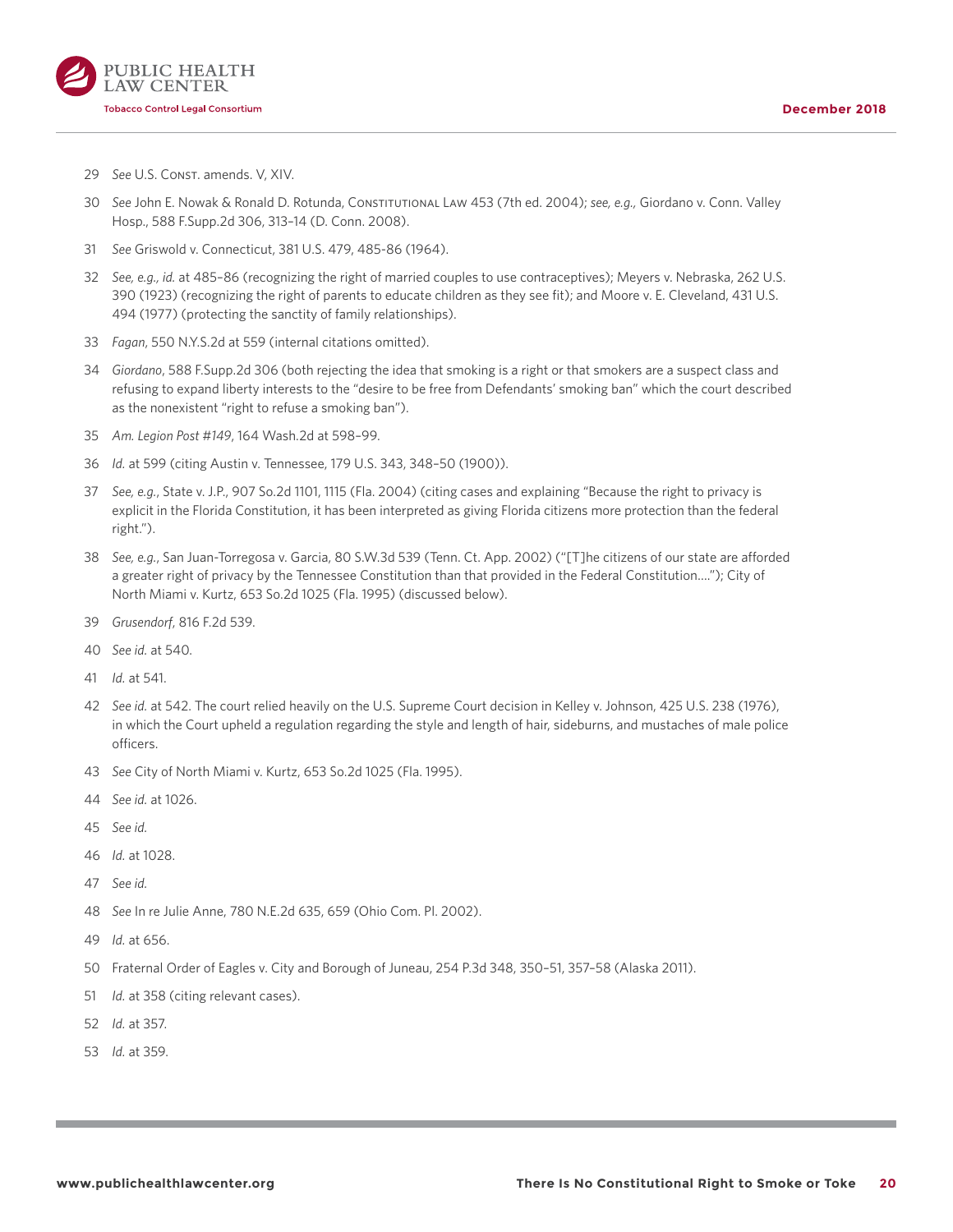<span id="page-20-0"></span>

- [54](#page-9-0) U.S. Const. amend. XIV.
- [55](#page-9-0) *See* John E. Nowak & Ronald D. Rotunda, Constitutional Law 453 (7th ed. 2004).
- [56](#page-9-0) *See, e.g.*, Brown v. Bd. of Educ., 347 U.S. 483 (1954) (addressing race); Sugarman v. Dougall, 413 U.S. 634 (1973) (addressing national origin); Craig v. Boran, 429 U.S. 190 (1976) (addressing gender). These groups share "an immutable characteristic determined solely by the accident of birth," Frontiero v. Richardson, 411 U.S. 677, 686 (1973), and often, a "history of purposeful unequal treatment" by the government. Mass. Bd. of Ret. v. Murgia, 427 U.S. 307, 313 (1976). Note that some groups that arguably are defined by an immutable characteristic and a history of purposeful unequal treatment do not receive special protection under the U.S. Constitution. For example, groups based upon age and mental disability do not receive any special protections. *See, e.g.*, Kimel v. Fl. Bd. of Regents, 528 U.S. 62 (2000) (addressing age); City of Cleburne v. Cleburne Living Ctr., 473 U.S. 432 (1985) (addressing mental disability).
- [57](#page-9-0) *Frontiero*, 411 U.S. at 686.
- 58 The Equal Protection Clause not only protects certain groups of people but also protects certain rights that inherently require equal treatment. Smoking is not one of these recognized rights. The rights specially protected by the Equal Protection Clause include the right to vote, the right to be a political candidate, the right to have access to the courts for certain kinds of proceedings, and the right to travel interstate. *See, e.g.*, Baker v. Carr, 369 U.S. 186 (1962) (holding that improper congressional redistricting violates voters' equal protection rights); Turner v. Fouche, 396 U.S. 346 (1970) (holding that all persons have a constitutional right to be considered for public service); Shapiro v. Thompson, 394 U.S. 618 (1969) (striking down a residency requirement for the receipt of state benefits as an equal protection violation).
- 59 For example, one federal appeals court found "Smoking, as a discretionary or volitional act, does not merit heightened scrutiny because '[t]he Supreme Court has rejected the notion that a classification is suspect when "entry into the class ... is the product of voluntary action."'" NYC C.L.A.S.H. v. New York, 315 F. Supp. 2d 461 (S.D.N.Y. 2004) (citations omitted); *see also* Gallagher v. City of Clayton, 699 F.3d 1013, 1018 (8th Cir. 2012) ("smokers do not share some immutable characteristic beyond their control and they do not require special protection by the courts because of vast discrimination against smokers or their political powerlessness." (citation omitted)).
- [60](#page-10-0)  NYC C.L.A.S.H. v. New York, 315 F. Supp. 2d 461 (S.D.N.Y. 2004).
- [61](#page-10-0) *Id.* at 480, 482.
- [62](#page-10-0) *Id.* at 492.
- [63](#page-10-0) *See* Rossie v. State Dep't of Revenue, 133 Wis. 2d 341 (Wis. Ct. App. 1986).
- [64](#page-10-0) *Id.* at 353.
- [65](#page-11-0)  Ravin v. State, 537 P.2d 494 (Alaska 1975).
- [66](#page-11-0) *Id.* at 511.
- [67](#page-11-0) *Id.*
- [68](#page-11-0) *Id.* at 506.
- [69](#page-11-0) *Id.* at 515.
- [70](#page-11-0) *Id.* at 502.
- [71](#page-11-0) *Id.* at 514–15.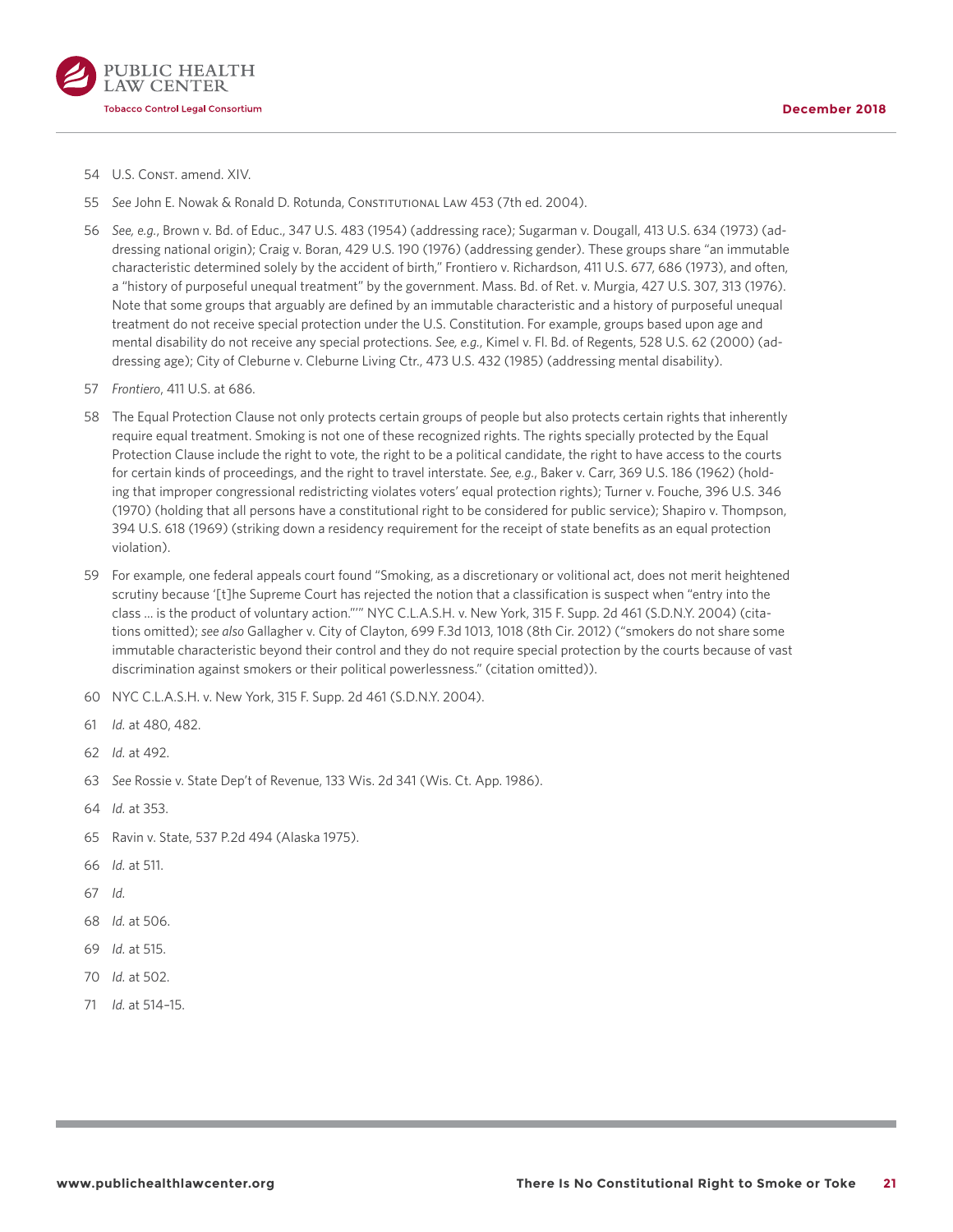<span id="page-21-0"></span>

- [72](#page-11-0) *See id.* at 504 ("We do not mean by this that a person may do anything at anytime as long as the activity takes place within a person's home. There are two important limitations on this facet of the right to privacy. First, we agree with the Supreme Court of the United States, which has strictly limited the Stanley [v. Georgia] guarantee to possession for purely private, noncommercial use in the home. And secondly, we think this right must yield when it interferes in a serious manner with the health, safety, rights and privileges of others or with the public welfare. No one has an absolute right to do things in the privacy of his own home which will affect himself or others adversely.").
- [73](#page-12-0) *Fraternal Order of Eagles*, 254 P.3d at 357 (Alaska 2011).
- [74](#page-12-0) *See generally id.* Notably, Juneau's city ordinance at issue in that case has since been updated and it now prohibits the smoking of marijuana and e-cigarette use in the same places the court found appropriate to ban tobacco use. *See* Juneau, Ak., Code of Ordinances ch. 36.60.005–010 (2018) (defining prohibited "smoking" as "inhaling or exhaling tobacco or marijuana smoke, or burning or carrying any lighted tobacco product or marijuana, or the use of any noncombustible product that provides a vapor of liquid nicotine or marijuana to the user, or relies on vaporization of any liquid or solid nicotine or marijuana.").
- [75](#page-12-0) *See* Luedtke v. Nabors Alaska Drilling, 768 P.2d 1123, 1130 (Alaska 1989) (declining to find a privacy right to consume marijuana that can be applied against private employer).
- [76](#page-12-0) *See* Hill v. Nat'l Collegiate Athletic Assn., 7 Cal.4th 1 (Cal. 1994) (en banc) (upholding NCAA drug testing regime despite the fact that it is intrusive because it is reasonable in the circumstances of safeguarding intercollegiate competition and student athletes' health).
- [77](#page-12-0) *See, e.g.*, State v. Murphy, 117 Ariz. 57, 59–60 (Ariz. 1977) (finding no such privacy right in Arizona and explaining: "Arizona's constitutional right to privacy, in common with many other states' constitutional right to privacy provisions, is as specific as Alaska's. A reading of cases from other jurisdictions indicates that Alaska stands alone."); *see also* Jason Brandeis, *The Continuing Vitality of* Ravin v. State*: Alaskans Still Have a Constitutional Right to Possess Marijuana in the Privacy of Their Homes*, 29 Alaska L. Rev. 175, 175 n.3 (2012) (explaining: "Many state courts have declined to follow or have outright rejected *Ravin*. *See, e.g.*, State v. Mallan, 950 P.2d 178, 184 (Haw. 1998) ('[T]he purported right to possess and use marijuana is not a fundamental right and a compelling state interest is not required.'); Hennessey v. Coastal Eagle Point Oil Co., 589 A.2d 170, 176 (N.J. Super. Ct. App. Div. 1991) ('There is no right in New Jersey to the private use of controlled dangerous substances by adults in their homes.'); People v. Shepard, 409 N.E.2d 840, 843 (N.Y. 1980) (per curiam) ('Nothing would be more inappropriate than for us to prematurely remove marihuana from the Legislature's consideration by classifying its personal possession as a constitutionally protected right.'); State v. Beecraft, No. 2006AP982-CR, 2006 WL 3842171, at \*2 (Wis. Ct. App. Dec. 28, 2006) ('Beecraft does not explain why the Alaska court's construction of that provision would be relevant in Wisconsin.'). A number of other state and federal courts have held that there is no privacy interest in marijuana use. *E.g.*, Nat'l Org. for the Reform of Marijuana Laws v. Bell, 488 F. Supp. 123, 132 (D.D.C. 1980) (holding that the prohibition of the possession of marijuana does not infringe an individual's constitutionally protected right to privacy under the U.S. Constitution); *see also* [Andrew S. Winters, Ravin *Revisited: Do Alaskans Still Have a Constitutional Right to Possess Marijuana in the Privacy of Their Homes?,* 15 Alaska L. Rev. 315 (1998)] at 320 ("[C]ourts in states other than Alaska have considered whether their state constitutions protect marijuana possession, but none has come to the same conclusion as Ravin"); Kuromiya v. United States, 37 F. Supp.2d 717, 726-28 (E.D. Pa. 1999) (discussing the rejection of any federal right to marijuana possession).").
- 78 In 2014, Alaska voters approved Ballot Measure 2, which is codified in Alaska law as ALASKA STAT. § 17.38 (2017), <http://www.akleg.gov/basis/statutes.asp#17.38.010> (last visited Oct. 22, 2018).
- [79](#page-12-0)  Other states, such as Florida, may have constitutional rights to medical marijuana but this document focuses on the recreational use of commercial tobacco and marijuana, and so its scope does not include such provisions. For Florida's constitutional provision on medical marijuana production, possession, and use, see Fla. Const. art. X, § 29, [http://dos.](http://dos.elections.myflorida.com/initiatives/fulltext/pdf/50438-3.pdf) [elections.myflorida.com/initiatives/fulltext/pdf/50438-3.pdf.](http://dos.elections.myflorida.com/initiatives/fulltext/pdf/50438-3.pdf)
- [80](#page-12-0) Colo. Const. art. XVIII, § 16, cl. 3(a) & (d).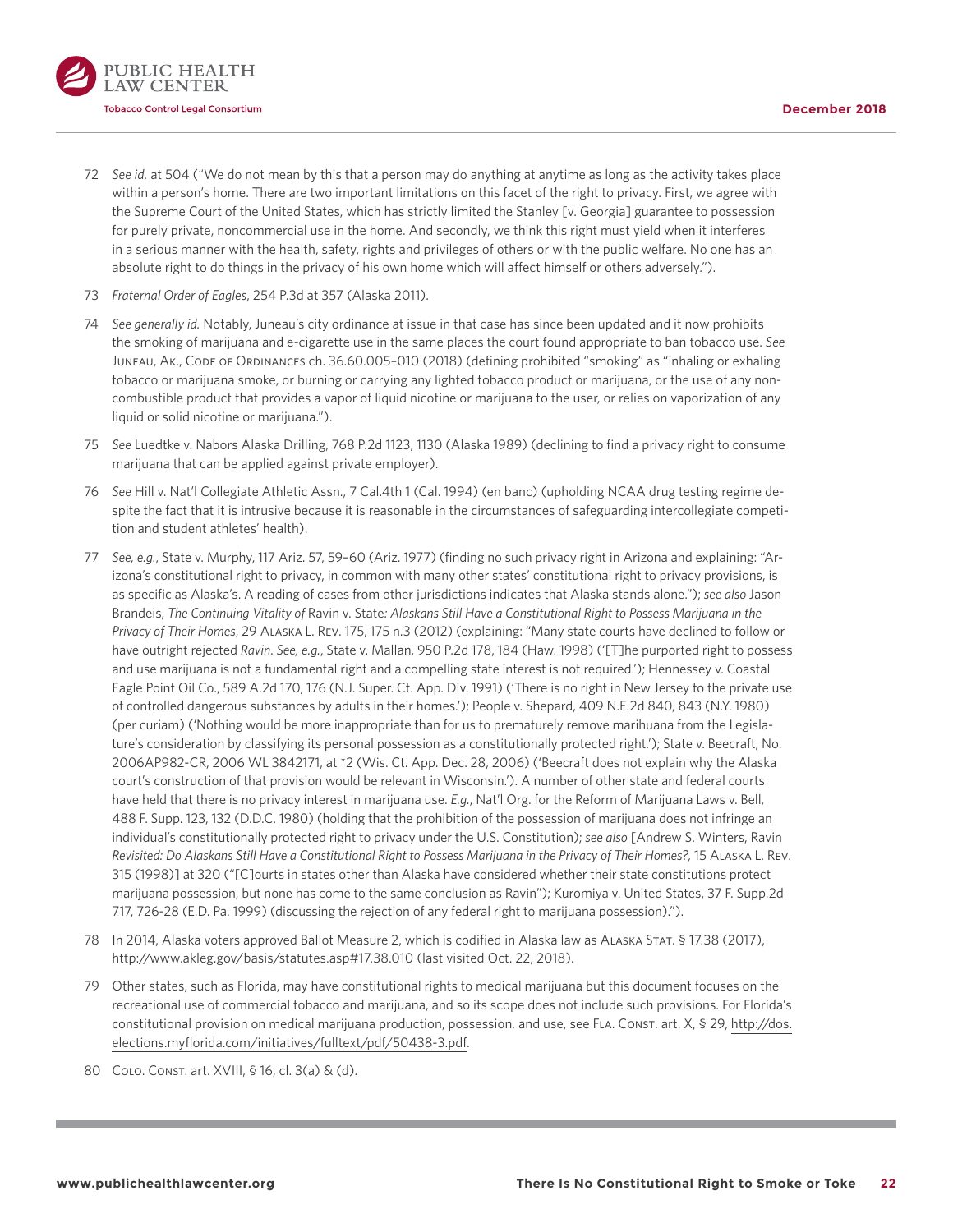<span id="page-22-0"></span>

- [81](#page-13-0) *See* Colo. Const. art. XVIII, § 16, cl. 5(f).
- [82](#page-13-0) Colo. Const. art. XVIII, § 16, cl. 6.
- [83](#page-13-0) Colo. Rev. Stat. § 25-14-203(16) (2017).
- [84](#page-13-0) Many of the relevant state court decisions on this right have vacated convictions of marijuana possession for people arrested before the constitutional amendment, but whose appeals had not been fully exhausted before the will of the people to decriminalize small amounts of possession was established by referendum.
- [85](#page-13-0) *Compare* People v. Zuniga, 372 P.3d 1052 (Colo. 2016) (despite constitutional provision legalizing possession of up to one ounce of marijuana, odor of marijuana may be suggestive of unlawful or criminal conduct) *and* Robinson v. State, 451 Md. 94 (Md. App. Ct. 2017) ("Upon careful consideration of the Fourth Amendment jurisprudence of the Supreme Court, … and authority from other jurisdictions that have addressed the decriminalization — or, in one instance, the legalization — of marijuana, we conclude that a law enforcement officer has probable cause to search a vehicle where the law enforcement officer detects an odor of marijuana emanating from the vehicle.") *with* Vasquez v. Lewis, 834 F.3d 1132 (10th Cir. 2016) (residence in Colorado does not give police in other states reasonable suspicion sufficient to justify the search of a car).
- [86](#page-13-0) *See, e.g.*, Ball v. Madigan, 245 F.Supp.3d 1004 (N.D. Ill. 2017) (state cannot bar medical cannabis companies from making contributions to political action committees); Colorado Press Association, Inc. v. Brohl, 2015 WL 13612122 (D. Colo. 2015) (unreported) (finding that publishers lacked standing to challenge Colorado's limitations on marijuana advertising based on age of readership).
- 87 Fourth Corner Credit Union v. Fed. Reserve Bank of Kansas City, 861 F.3d 1052 (10th Cir. 2017) (dismissing as not prudentially ripe a marijuana-business-oriented credit union's challenge to the Kansas City Federal Reserve Bank's refusal to grant it a "master account" for providing banking services for federally-illegal activity).
- [88](#page-14-0) As discussed at the beginning of this publication, the rights of medical-marijuana-using patients consistent with state law and the traditional practices of Native Americans are outside the scope of this analysis.
- [89](#page-15-0) Paul D. Mowery et al., *The Impact of State Preemption of Local Smoking Restrictions on Public Health Protections and Changes in Social Norms*, J. Envtl. Pub. Health 62629 (2012), [http://www.hindawi.com/journals/jeph/2012/632629.](http://www.hindawi.com/journals/jeph/2012/632629)
- 90 For an earlier discussion of preemption in the marijuana legalization context, including preemption of local control in areas other than smoke-free laws, *see* Stanton A. Glantz, *Preemption in Marijuana Policy: Never a Good Idea for Public Health*, UCSF Center for Tobacco Control Research and Education (Apr. 13, 2015), [https://tobacco.ucsf.edu/preemp](https://tobacco.ucsf.edu/preemption-marijuana-policy-never-good-idea-public-health)[tion-marijuana-policy-never-good-idea-public-health.](https://tobacco.ucsf.edu/preemption-marijuana-policy-never-good-idea-public-health)
- [91](#page-15-0) *See* Americans for Nonsmokers' Rights (ANR), History of Preemption of Smokefree Air by State (Jan. 2, 2018), [http://](http://protectlocalcontrol.org/docs/HistoryofPreemption.pdf) [protectlocalcontrol.org/docs/HistoryofPreemption.pdf](http://protectlocalcontrol.org/docs/HistoryofPreemption.pdf); *see also* Centers for Disease Control and Prevention, *State Preemption of Local Tobacco Control Policies Restricting Smoking, Advertising, and Youth Access — United States 2000–2010*, 60 Morbidity and Mortality Wkly. Rpt. (2011), [https://www.cdc.gov/mmwr/preview/mmwrhtml/mm6033a2.](https://www.cdc.gov/mmwr/preview/mmwrhtml/mm6033a2.htm?s_cid=mm6033a2_w) [htm?s\\_cid=mm6033a2\\_w](https://www.cdc.gov/mmwr/preview/mmwrhtml/mm6033a2.htm?s_cid=mm6033a2_w) (counting 12 states with preemption of local smoke-free laws as of 2010).
- [92](#page-15-0) *See* Tobacco Control Legal Consortium, *Untangling the Preemptive Doctrine in Tobacco Control* (2018), [http://www.pub](http://www.publichealthlawcenter.org/sites/default/files/resources/Untangling-the-Preemption-Doctrine-in-Tobacco-Control-2018.pdf)[lichealthlawcenter.org/sites/default/files/resources/Untangling-the-Preemption-Doctrine-in-Tobacco-Control-2018.](http://www.publichealthlawcenter.org/sites/default/files/resources/Untangling-the-Preemption-Doctrine-in-Tobacco-Control-2018.pdf) [pdf.](http://www.publichealthlawcenter.org/sites/default/files/resources/Untangling-the-Preemption-Doctrine-in-Tobacco-Control-2018.pdf)
- [93](#page-15-0) *See* California Adult Use of Marijuana Act (2016), [https://oag.ca.gov/system/files/initiatives/pdfs/15-0103%20](https://oag.ca.gov/system/files/initiatives/pdfs/15-0103%20%28Marijuana%29_1.pdf) [%28Marijuana%29\\_1.pdf](https://oag.ca.gov/system/files/initiatives/pdfs/15-0103%20%28Marijuana%29_1.pdf).
- [94](#page-15-0) California Code, Health and Safety Code HSC § 11362.3 (a)(1)&(2).
- [95](#page-15-0) *See* ANR, *supra* note 91.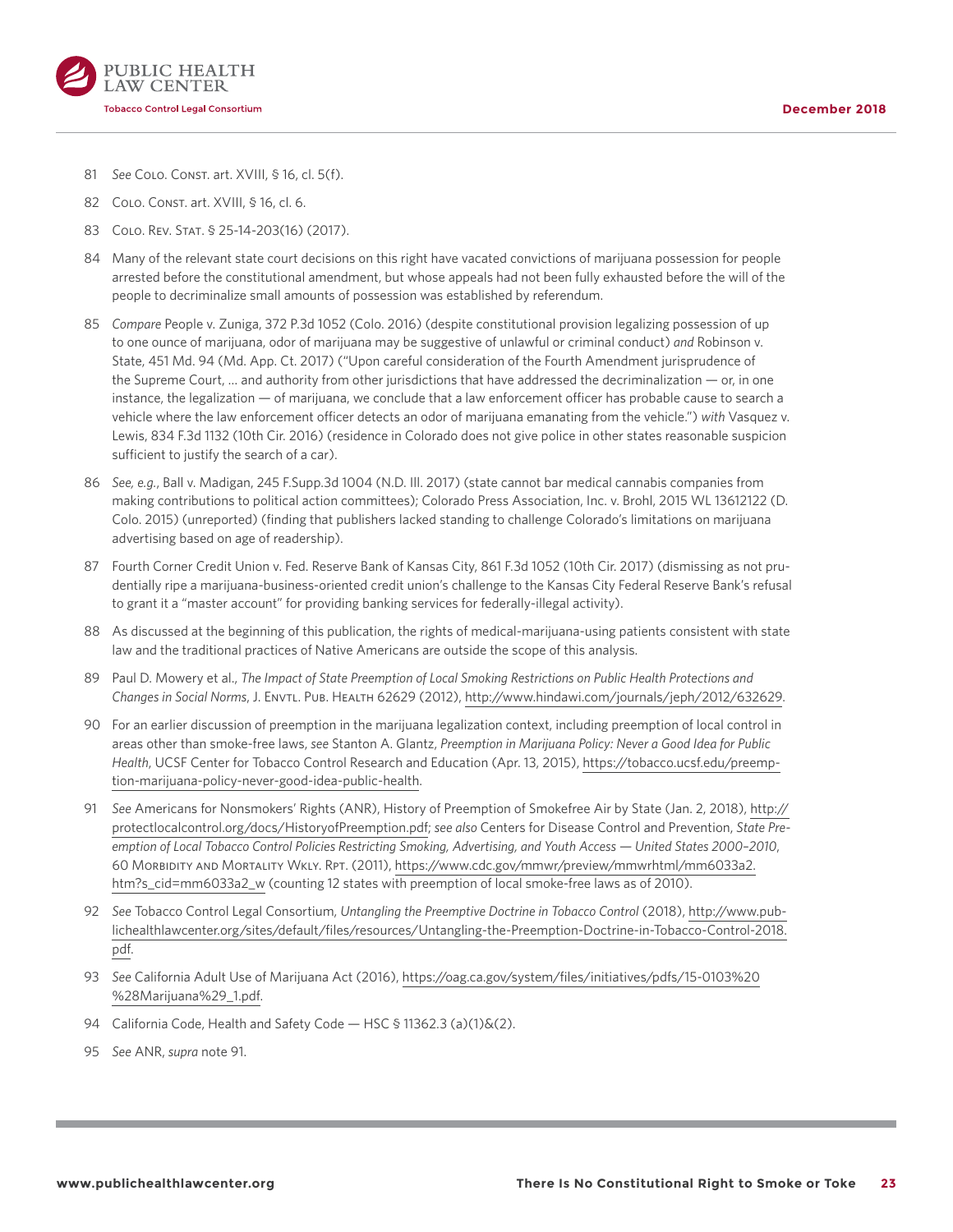

<span id="page-23-0"></span>

- [96](#page-15-0) Nev. Rev. Stat. § 453D.110(1) (2017).
- [97](#page-15-0) Nev. Rev. Stat. § 453D.400(2) (2017) ("A person who smokes or otherwise consumes marijuana in a public place, in a retail marijuana store, or in a moving vehicle is guilty of a misdemeanor punished by a fine of not more than \$600.")
- [98](#page-15-0) By contrast, Nev. Rev. Stat. § 453D.100(2)(d) (2017) preserves local rights to "adopt[] and enforc[e] local marijuana control measures pertaining to zoning and land use for marijuana establishments."
- [99](#page-15-0) § 4(2)(b).
- [100](#page-15-0) Nev. Rev. Stat. § 202.2483(4) (2006).
- 101 For a list of states with "smoker protection laws," see American Lung Association, State Legislated Actions on Tobacco Issues, State "Smoker Protection" Laws, [http://www.lungusa2.org/slati/appendixf.php.](http://www.lungusa2.org/slati/appendixf.php)
- [102](#page-16-0) *See, e.g.*, Miss. Code. Ann. § 71-7-33 (2018) (making it "unlawful for any public or private employer to require as a condition of employment that any employee or applicant for employment abstain from smoking or using tobacco products during nonworking hours"); CoLo. Rev. STAT. § 24-34-402.5 (2018) (making it "an unfair employment practice for an employer to terminate the employment of any employee due to that employee's engaging in any lawful activity off the premises of the employer during nonworking hours unless such a restriction (a) Relates to a bona fide occupational requirement or is reasonably and rationally related to the employment activities and responsibilities of a particular employee or group of employees, rather than to all employees of the employer; or (b) Is necessary to avoid a conflict of interest with any responsibilities to the employer or the appearance of such a conflict of interest").
- [103](#page-16-0) For example, Oregon, Maine, and the District of Columbia all specify tobacco in their smoker protection laws and thus would not protect marijuana smokers, while Nevada and Colorado's versions of this type of law apply to "lawful" offsite use of any "product." (*See* previous note for language from Colorado's statute.) This seemingly would have made marijuana smoking subject to the law and therefore impermissible grounds for termination, but Colorado's Supreme Court has found that notwithstanding this law, an employer could fire an employee who was using medicinal marijuana outside of work hours. Coats v. Dish Network, 350 P.3d 849 (Colo. 2015) (holding an activity such as medical marijuana use that is unlawful under federal law is not a "lawful" activity under the lawful activities statute). The court rejected a constitutional right to medical marijuana argument but did not address the broader right to consume marijuana recreationally that had been established in the state constitution in 2012.

For employment-discrimination cases with similar outcomes under other state law, see Ross v. RagingWire Telecommunications, Inc., 42 Cal.4th 920 (Cal. 2008) (California Fair Employment and Housing Act and Compassionate Use Act of 1996 do not extend right to medicinal marijuana to employment law); Washburn v. Columbia Forest Products, Inc., 340 Or. 469 (Or. 2006) (terminated employee was not "disabled" and therefore could not assert discrimination under state law), *but* see Noffsinger v. SSC Niantic Operating Col, 2018 U.S. Distr. LEXIS 150453, 2018 WL 4224075 (D. Conn. Sept. 5, 2018) (under Connecticut Palliative Use of Marijuana Act, a job applicant who had her job offer withdrawn after testing positive for THC and disclosing her use of medicinal marijuana was entitled to judgment as a matter of law on employment discrimination claim and could collect compensatory damages, but was not entitled to any fees or punitive damages).

[104](#page-16-0) Many smoker protection laws contain some sort of exception allowing an employer to restrict off-duty smoking if the restriction relates to an essential aspect of the job. *See, e.g.*, Colo. Rev. Stat. § 24-34-402.5; Mo. Rev. Stat. § 290.145 (making an exception when the off-duty use of tobacco products "interferes with the duties and performance of the employee, his coworkers, or the overall operation of the employer's business" and exempting "religious organizations and church-operated institutions, and not-for-profit organizations whose principal business is health care promotion").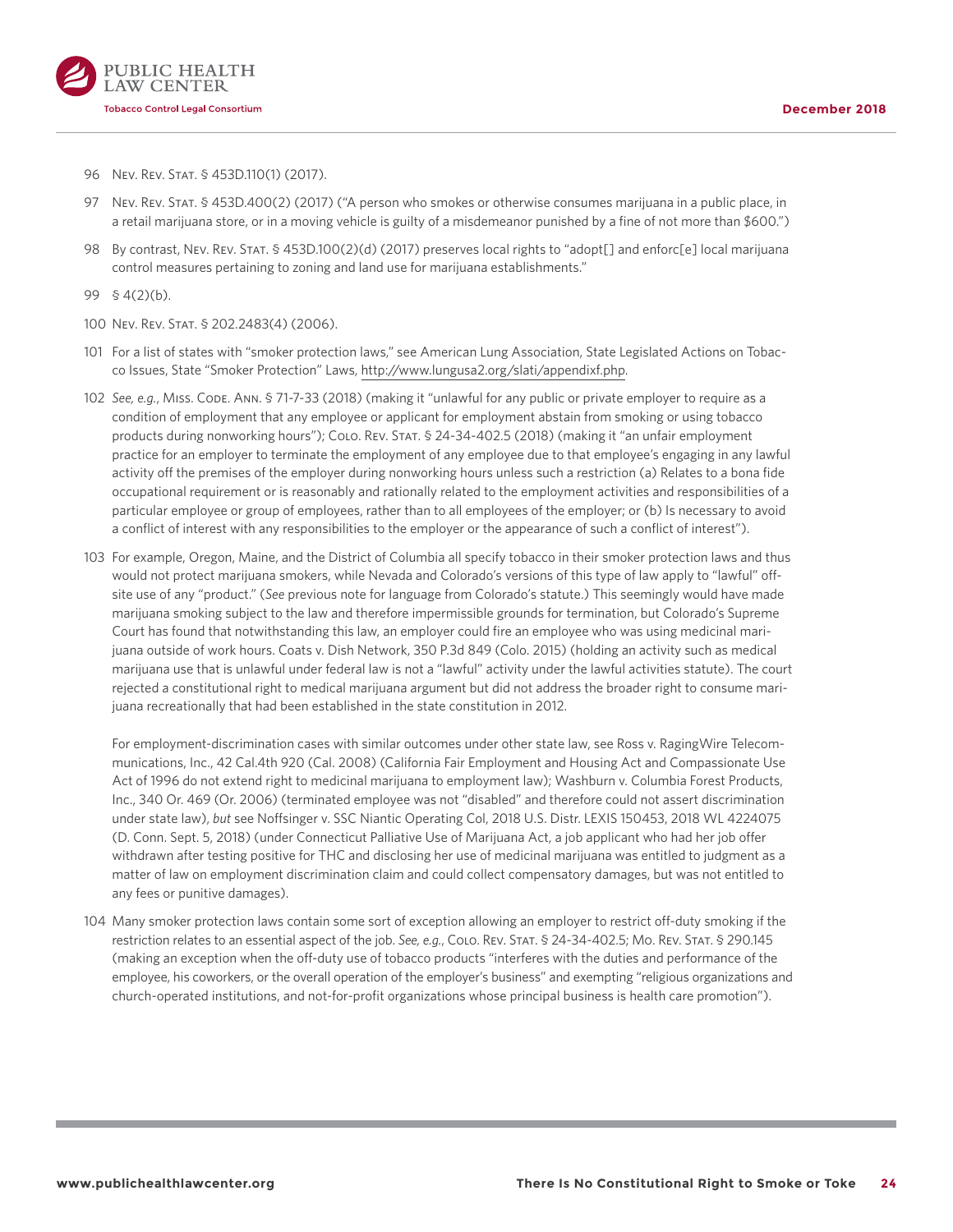<span id="page-24-0"></span>

- [105](#page-16-0)  Some smokers argue that policies prohibiting employees from smoking both on and off the job violate the federal Americans with Disabilities Act (ADA), 42 U.S.C. §§ 12101–213. According to their rationale, smokers are protected from discrimination under the ADA because they are "disabled." However, the ADA explicitly states that "[n]othing in this chapter shall be construed to preclude the prohibition of, or the imposition of restrictions on, smoking in places of employment …, in transportation …, or in places of public accommodation.… " *Id.* § 12201(b). *See also* Brashear v. Simms, 138 F. Supp. 2d 693, 694-95 (D. Md. 2001) ("[A]ssuming that the ADA fully applies in this case, common sense compels the conclusion that smoking, whether denominated as 'nicotine addiction' or not, is not a 'disability' within the meaning of the ADA. Congress could not possibly have intended the absurd result of including smoking within the definition of 'disability,' which would render somewhere between 25% and 30% of the American public disabled under federal law because they smoke. In any event, both smoking and 'nicotine addiction' are readily remediable . . . If the smokers' nicotine addiction is thus remediable, neither such addiction nor smoking itself qualifies as a disability within the coverage of the ADA, under well-settled Supreme Court precedent."). Moreover, as regards marijuana use, Congress has explicitly excluded use of "illegal drugs" from any protection under the ADA or Fair Housing Act. See Memorandum from Helen R. Kanovsky, General Counsel of U.S. Dep't of Housing and Urban Development, to Assistant Secretaries of Fair Housing and Equal Opportunity, the Federal Housing Commissioner, and Public and Indian Housing, regarding Medical Use of Marijuana and Reasonable Accommodation in Federal Public and Assisted Housing (Jan. 20, 2011), [https://www.nhlp.org/files/3.%20KanovskyMedicalMarijunanaReasAccomm\(012011\).pdf.](https://www.nhlp.org/files/3.%20KanovskyMedicalMarijunanaReasAccomm(012011).pdf)
- [106](#page-16-0) *See, e.g.*, Jacobson v. Massachusetts, 197 U.S. 11, 25 (1905) ("According to settled principles, the police power of a state must be held to embrace, at least, such reasonable regulations established directly by legislative enactment as will protect the public health and the public safety.").
- [107](#page-16-0) Helling v. McKinney, 509 U.S. 25 (1993). In this case, the Supreme Court found that an inmate had a right to make his case that his exposure to environmental tobacco smoke, also known as secondhand smoke, was the result of the prison's indifference to significant harm to his future health, and therefore a violation of his Eighth Amendment rights. *Id.* at 35.

Similarly, the Court of Queen's Bench of Saskatchewan (a Canadian Federal Court with jurisdiction over appeals from the relevant agency) has agreed with the provincial Office of Residential Tenancies (ORT) in its finding that the covenant of quiet enjoyment that came with a rental property allowed nonsmoker residents to sue their landlord for the intrusion of tobacco smoke even though their building did not have a smoke-free policy. Regina Hous. Auth. v Y.A., 2018 SKQB 70 (CanLII), <http://canlii.ca/t/hr0w9>, retrieved on 2018-08-27; Y.A., Y.E., S.A. & B.A. v Regina Housing Authority, 2017 SKORT 75 (CanLII), <http://canlii.ca/t/h3csb>, retrieved on 2018-08-27. Consistent with the Supreme Court of British Columbia's precedent on the covenant of quiet enjoyment being breached by infiltration of legal medicinal marijuana smoke (Young v. Saanich Police Department, 2003 BCSC 926 (CanLII), <http://canlii.ca/t/58r6>) the ORT found, and court ultimately upheld, that the tenant's right to be free from unreasonable disturbance included a right to be free from tobacco smoke in an apartment building with no explicit smoke-free policy. *Y.A., Y.E., S.A. & B.A.*, 2017 SKORT at ¶ 123. While a Canadian court's precedent is not immediately applicable in U.S. courts, the legal origins are the same and reasoning from one common law court system could someday influence the thinking of courts across the border.